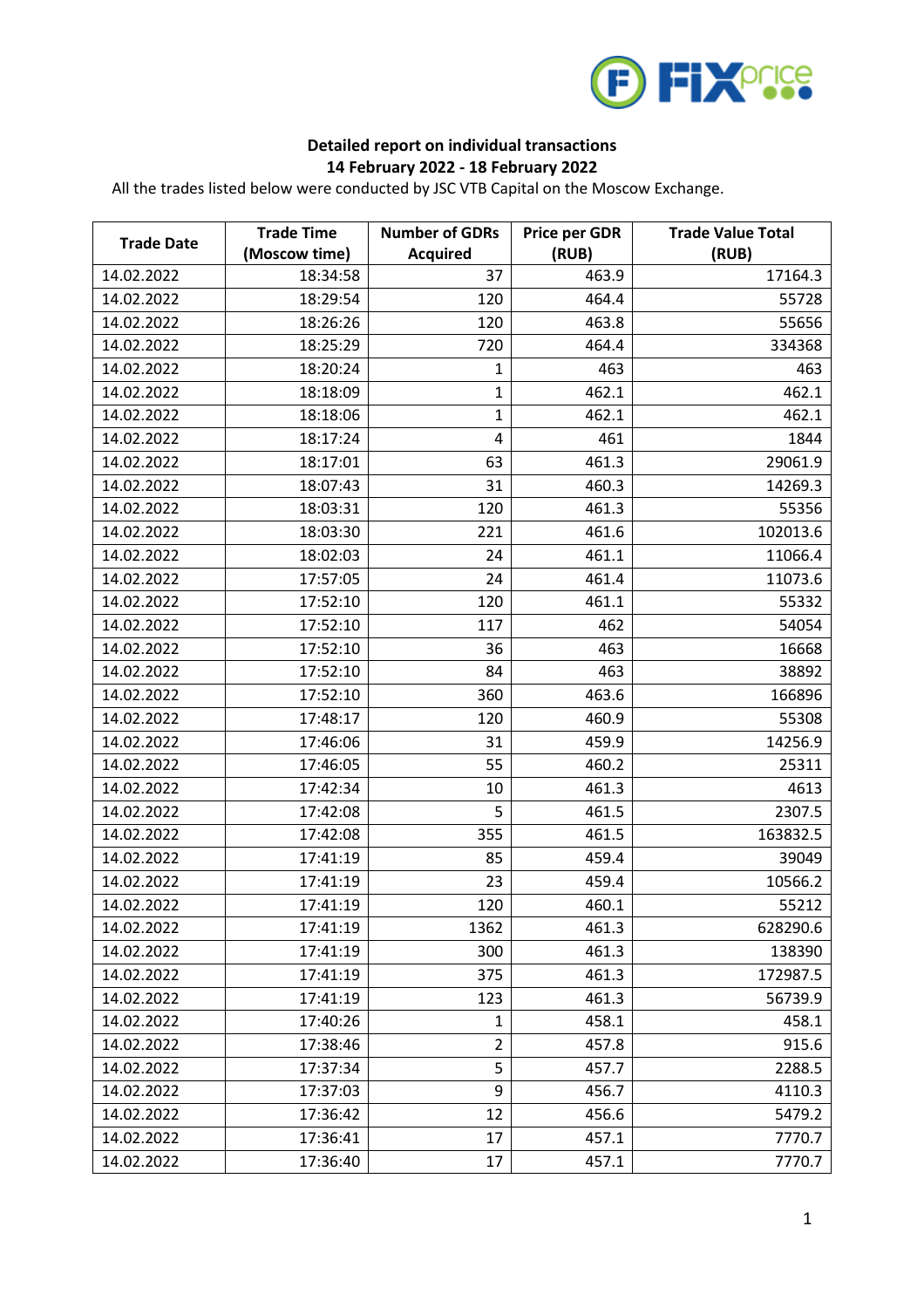

| 14.02.2022 | 17:36:00 | 23           | 457.2 | 10515.6  |
|------------|----------|--------------|-------|----------|
| 14.02.2022 | 17:35:56 | 4            | 457   | 1828     |
| 14.02.2022 | 17:35:54 | 89           | 459.4 | 40886.6  |
| 14.02.2022 | 17:35:54 | 151          | 459.4 | 69369.4  |
| 14.02.2022 | 17:35:54 | 48           | 459.7 | 22065.6  |
| 14.02.2022 | 17:35:54 | 552          | 459.7 | 253754.4 |
| 14.02.2022 | 17:34:06 | 240          | 455.3 | 109272   |
| 14.02.2022 | 17:33:52 | 22           | 455.4 | 10018.8  |
| 14.02.2022 | 17:33:51 | 120          | 455.9 | 54708    |
| 14.02.2022 | 17:33:44 | 23           | 456.7 | 10504.1  |
| 14.02.2022 | 17:33:40 | 359          | 457.1 | 164098.9 |
| 14.02.2022 | 17:33:40 | 1            | 457.1 | 457.1    |
| 14.02.2022 | 17:31:16 | 120          | 457.9 | 54948    |
| 14.02.2022 | 17:25:01 | 10           | 457.8 | 4578     |
| 14.02.2022 | 17:24:59 | 66           | 458.3 | 30247.8  |
| 14.02.2022 | 17:24:59 | 294          | 458.3 | 134740.2 |
| 14.02.2022 | 17:13:19 | 90           | 457.9 | 41211    |
| 14.02.2022 | 17:08:26 | 120          | 457   | 54840    |
| 14.02.2022 | 17:07:54 | 61           | 456.7 | 27858.7  |
| 14.02.2022 | 17:05:27 | 20           | 457.2 | 9144     |
| 14.02.2022 | 17:04:23 | 10           | 455.9 | 4559     |
| 14.02.2022 | 17:04:17 | 23           | 456.7 | 10504.1  |
| 14.02.2022 | 17:04:16 | 12           | 456.9 | 5482.8   |
| 14.02.2022 | 17:03:49 | 270          | 458   | 123660   |
| 14.02.2022 | 17:03:49 | 90           | 458   | 41220    |
| 14.02.2022 | 17:02:37 | 1            | 457.5 | 457.5    |
| 14.02.2022 | 17:02:23 | 17           | 457.8 | 7782.6   |
| 14.02.2022 | 17:01:43 | 23           | 457.7 | 10527.1  |
| 14.02.2022 | 17:01:31 | 348          | 458.5 | 159558   |
| 14.02.2022 | 17:01:31 | 12           | 458.5 | 5502     |
| 14.02.2022 | 16:59:01 | 120          | 458.4 | 55008    |
| 14.02.2022 | 16:59:01 | 130          | 458.6 | 59618    |
| 14.02.2022 | 16:59:01 | 110          | 458.6 | 50446    |
| 14.02.2022 | 16:59:01 | 120          | 459.4 | 55128    |
| 14.02.2022 | 16:58:42 | 240          | 459.8 | 110352   |
| 14.02.2022 | 16:53:25 | 51           | 458.8 | 23398.8  |
| 14.02.2022 | 16:51:01 | 290          | 458.5 | 132965   |
| 14.02.2022 | 16:49:43 | 109          | 458.4 | 49965.6  |
| 14.02.2022 | 16:48:22 | 30           | 459.2 | 13776    |
| 14.02.2022 | 16:48:22 | 46           | 459.4 | 21132.4  |
| 14.02.2022 | 16:47:01 | $\mathbf{1}$ | 459.6 | 459.6    |
| 14.02.2022 | 16:46:18 | 662          | 459.9 | 304453.8 |
| 14.02.2022 | 16:46:18 | 58           | 459.9 | 26674.2  |
| 14.02.2022 | 16:45:42 | 8            | 459.9 | 3679.2   |
| 14.02.2022 | 16:45:37 | 3            | 460.2 | 1380.6   |
| 14.02.2022 | 16:44:42 | 23           | 460.1 | 10582.3  |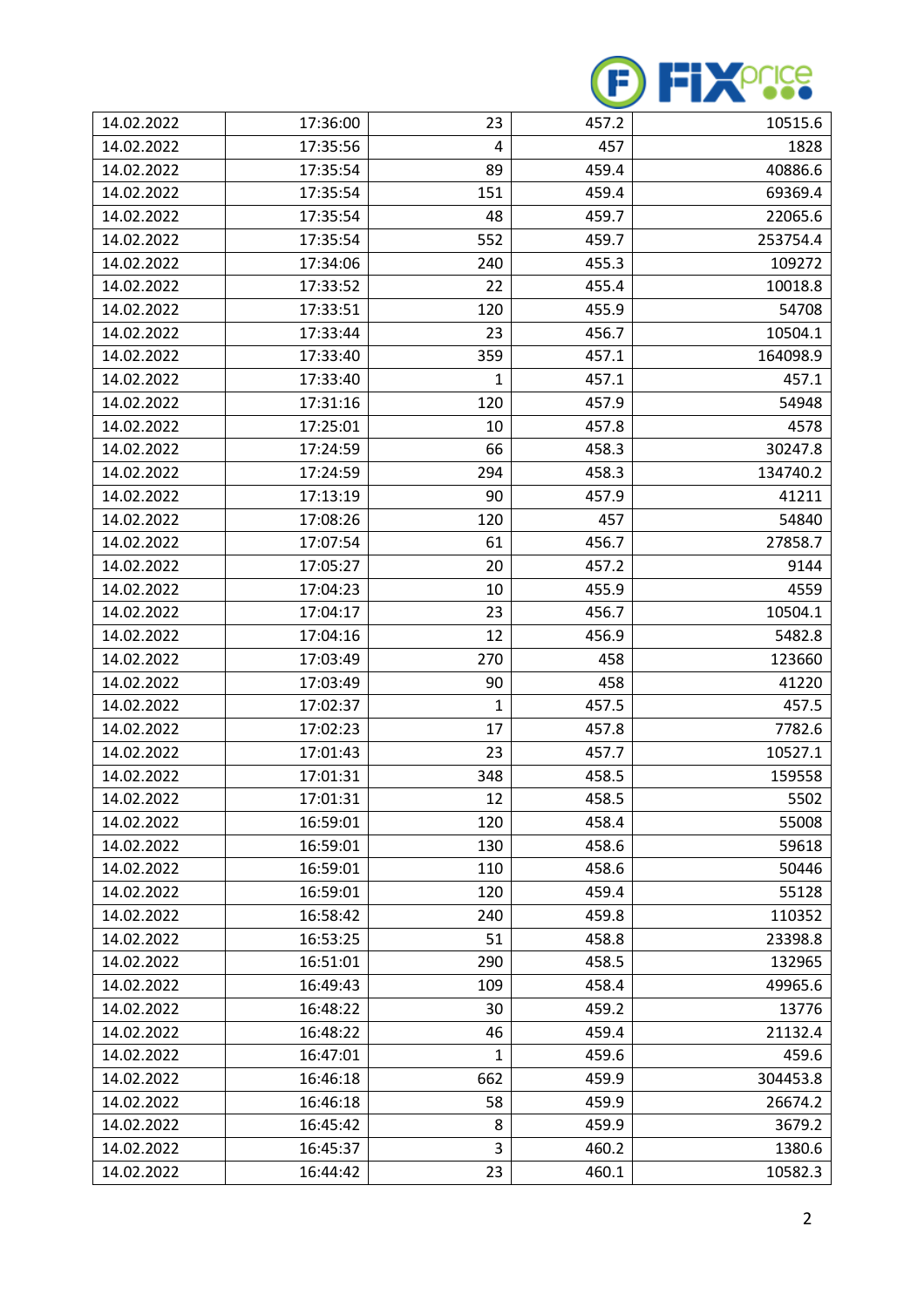

| 14.02.2022 | 16:44:40 | 22             | 460.5 | 10131    |
|------------|----------|----------------|-------|----------|
| 14.02.2022 | 16:44:36 | 4              | 460.8 | 1843.2   |
| 14.02.2022 | 16:43:58 | 21             | 460.9 | 9678.9   |
| 14.02.2022 | 16:43:22 | 24             | 460.6 | 11054.4  |
| 14.02.2022 | 16:43:18 | 4              | 460.9 | 1843.6   |
| 14.02.2022 | 16:41:30 | 120            | 462.6 | 55512    |
| 14.02.2022 | 16:41:30 | 120            | 462.7 | 55524    |
| 14.02.2022 | 16:38:28 | 840            | 459.8 | 386232   |
| 14.02.2022 | 16:38:27 | 22             | 459.9 | 10117.8  |
| 14.02.2022 | 16:38:17 | 30             | 458.8 | 13764    |
| 14.02.2022 | 16:37:24 | 360            | 461.6 | 166176   |
| 14.02.2022 | 16:37:24 | 701            | 461.8 | 323721.8 |
| 14.02.2022 | 16:37:24 | 856            | 461.8 | 395300.8 |
| 14.02.2022 | 16:37:24 | 3              | 461.8 | 1385.4   |
| 14.02.2022 | 16:37:22 | 32             | 461.9 | 14780.8  |
| 14.02.2022 | 16:37:19 | 58             | 462.7 | 26836.6  |
| 14.02.2022 | 16:37:19 | $\overline{2}$ | 462.7 | 925.4    |
| 14.02.2022 | 16:37:18 | 194            | 464.1 | 90035.4  |
| 14.02.2022 | 16:37:18 | 48             | 463.7 | 22257.6  |
| 14.02.2022 | 16:37:18 | 516            | 465   | 239940   |
| 14.02.2022 | 16:37:18 | 578            | 465   | 268770   |
| 14.02.2022 | 16:37:18 | 1              | 464.8 | 464.8    |
| 14.02.2022 | 16:37:18 | 5              | 464.7 | 2323.5   |
| 14.02.2022 | 16:37:18 | 1              | 464.7 | 464.7    |
| 14.02.2022 | 16:37:18 | 51             | 464.4 | 23684.4  |
| 14.02.2022 | 16:37:18 | 57             | 464.1 | 26453.7  |
| 14.02.2022 | 16:37:18 | 60             | 463.8 | 27828    |
| 14.02.2022 | 16:37:18 | 1              | 463.5 | 463.5    |
| 14.02.2022 | 16:37:18 | 50             | 463.2 | 23160    |
| 14.02.2022 | 16:36:56 | 110            | 460.9 | 50699    |
| 14.02.2022 | 16:36:32 | 720            | 462.9 | 333288   |
| 14.02.2022 | 16:35:49 | 14             | 463   | 6482     |
| 14.02.2022 | 16:32:57 | 1320           | 465   | 613800   |
| 14.02.2022 | 15:43:10 | 4              | 463   | 1852     |
| 14.02.2022 | 15:43:04 | 120            | 462.8 | 55536    |
| 14.02.2022 | 15:42:58 | 33             | 462   | 15246    |
| 14.02.2022 | 15:42:40 | 1              | 461.9 | 461.9    |
| 14.02.2022 | 15:42:39 | 746            | 462.1 | 344726.6 |
| 14.02.2022 | 15:42:29 | 33             | 463   | 15279    |
| 14.02.2022 | 15:42:29 | 1              | 463   | 463      |
| 14.02.2022 | 15:42:29 | $\overline{2}$ | 463   | 926      |
| 14.02.2022 | 15:42:29 | $\mathbf{1}$   | 463   | 463      |
| 14.02.2022 | 15:42:29 | 1              | 463   | 463      |
| 14.02.2022 | 15:42:29 | 48             | 462.9 | 22219.2  |
| 14.02.2022 | 15:42:29 | 3              | 462.7 | 1388.1   |
| 14.02.2022 | 15:42:29 | 40             | 462.6 | 18504    |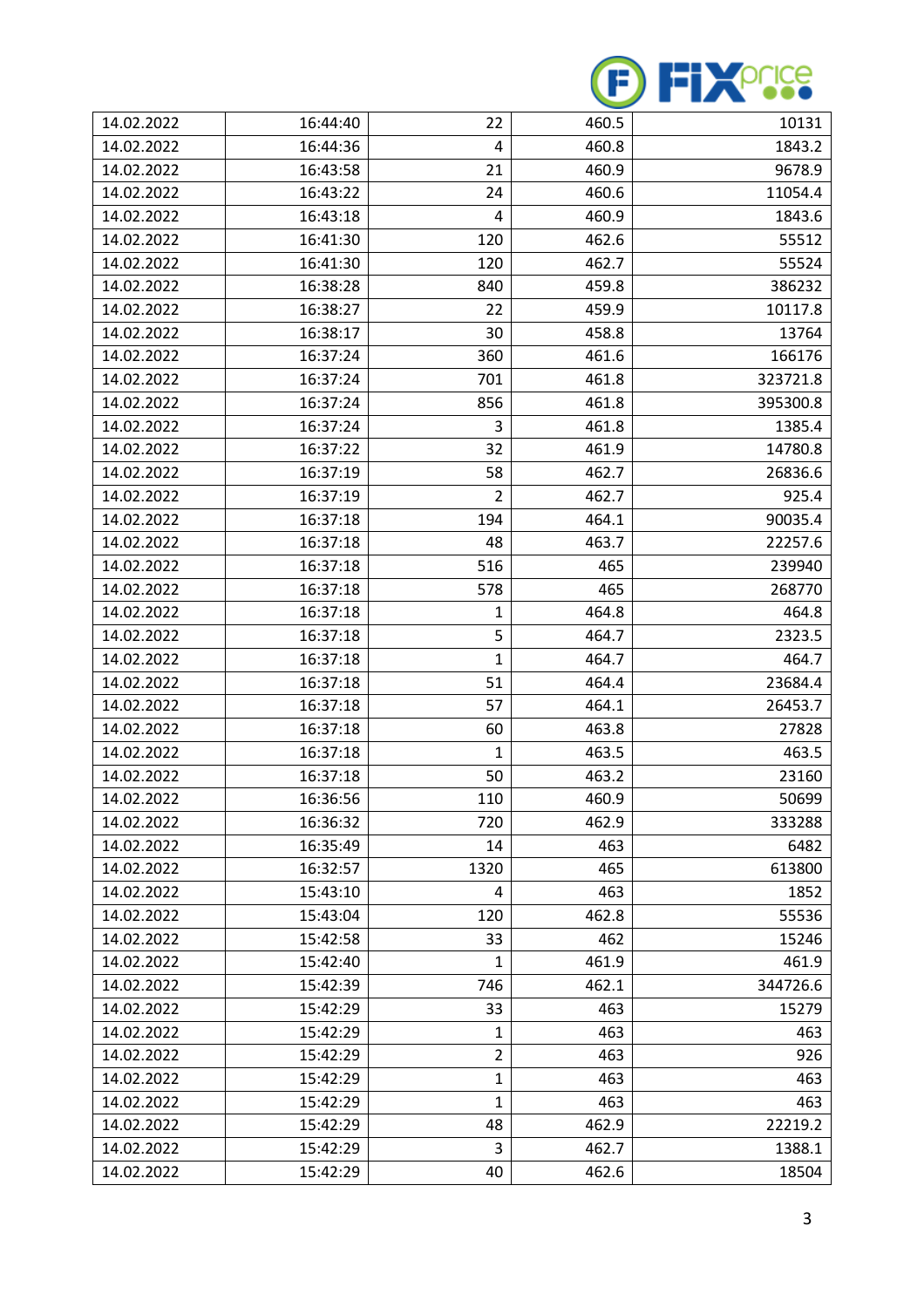

| 14.02.2022 | 15:42:29 | 1              | 462.5 | 462.5    |
|------------|----------|----------------|-------|----------|
| 14.02.2022 | 15:42:29 | 10             | 462.5 | 4625     |
| 14.02.2022 | 15:42:29 | 1              | 462.5 | 462.5    |
| 14.02.2022 | 15:42:29 | 24             | 462.4 | 11097.6  |
| 14.02.2022 | 15:42:29 | 41             | 462.3 | 18954.3  |
| 14.02.2022 | 15:42:29 | 39             | 462.3 | 18029.7  |
| 14.02.2022 | 15:42:29 | 300            | 462.1 | 138630   |
| 14.02.2022 | 15:42:29 | 250            | 462.1 | 115525   |
| 14.02.2022 | 15:42:29 | 446            | 462   | 206052   |
| 14.02.2022 | 15:42:29 | 199            | 461.9 | 91918.1  |
| 14.02.2022 | 15:42:16 | 275            | 459.8 | 126445   |
| 14.02.2022 | 15:42:09 | 244            | 459.9 | 112215.6 |
| 14.02.2022 | 15:40:41 | 1200           | 457.3 | 548760   |
| 14.02.2022 | 15:40:26 | 7              | 456.9 | 3198.3   |
| 14.02.2022 | 15:40:18 | 8              | 457.7 | 3661.6   |
| 14.02.2022 | 15:39:30 | 428            | 458   | 196024   |
| 14.02.2022 | 15:39:30 | 779            | 458   | 356782   |
| 14.02.2022 | 15:39:30 | 60             | 458   | 27480    |
| 14.02.2022 | 15:39:30 | 300            | 458   | 137400   |
| 14.02.2022 | 15:39:30 | 233            | 458   | 106714   |
| 14.02.2022 | 15:39:27 | 1              | 458   | 458      |
| 14.02.2022 | 15:39:20 | $\overline{2}$ | 456.6 | 913.2    |
| 14.02.2022 | 15:39:09 | 67             | 454.8 | 30471.6  |
| 14.02.2022 | 15:39:04 | 120            | 454.2 | 54504    |
| 14.02.2022 | 15:39:04 | 120            | 455.4 | 54648    |
| 14.02.2022 | 15:39:03 | 480            | 455.5 | 218640   |
| 14.02.2022 | 15:39:01 | 3              | 455   | 1365     |
| 14.02.2022 | 15:33:48 | 106            | 455.7 | 48304.2  |
| 14.02.2022 | 15:33:48 | 1574           | 455.7 | 717271.8 |
| 14.02.2022 | 15:32:43 | 257            | 455.6 | 117089.2 |
| 14.02.2022 | 15:31:39 | 1440           | 454.8 | 654912   |
| 14.02.2022 | 15:28:58 | 118            | 452.9 | 53442.2  |
| 14.02.2022 | 15:26:39 | 19             | 452.9 | 8605.1   |
| 14.02.2022 | 15:26:38 | 69             | 453.1 | 31263.9  |
| 14.02.2022 | 15:24:07 | 120            | 454   | 54480    |
| 14.02.2022 | 15:20:02 | 120            | 454.5 | 54540    |
| 14.02.2022 | 15:17:19 | 120            | 455.4 | 54648    |
| 14.02.2022 | 15:12:59 | 120            | 455.3 | 54636    |
| 14.02.2022 | 15:09:06 | 1680           | 455.7 | 765576   |
| 14.02.2022 | 15:05:47 | 36             | 455.6 | 16401.6  |
| 14.02.2022 | 15:04:45 | 72             | 455.5 | 32796    |
| 14.02.2022 | 15:03:41 | 3              | 455.3 | 1365.9   |
| 14.02.2022 | 15:03:13 | 199            | 455.2 | 90584.8  |
| 14.02.2022 | 15:02:44 | $\mathbf{1}$   | 455.2 | 455.2    |
| 14.02.2022 | 15:02:26 | 60             | 455.4 | 27324    |
| 14.02.2022 | 15:02:09 | 106            | 455.4 | 48272.4  |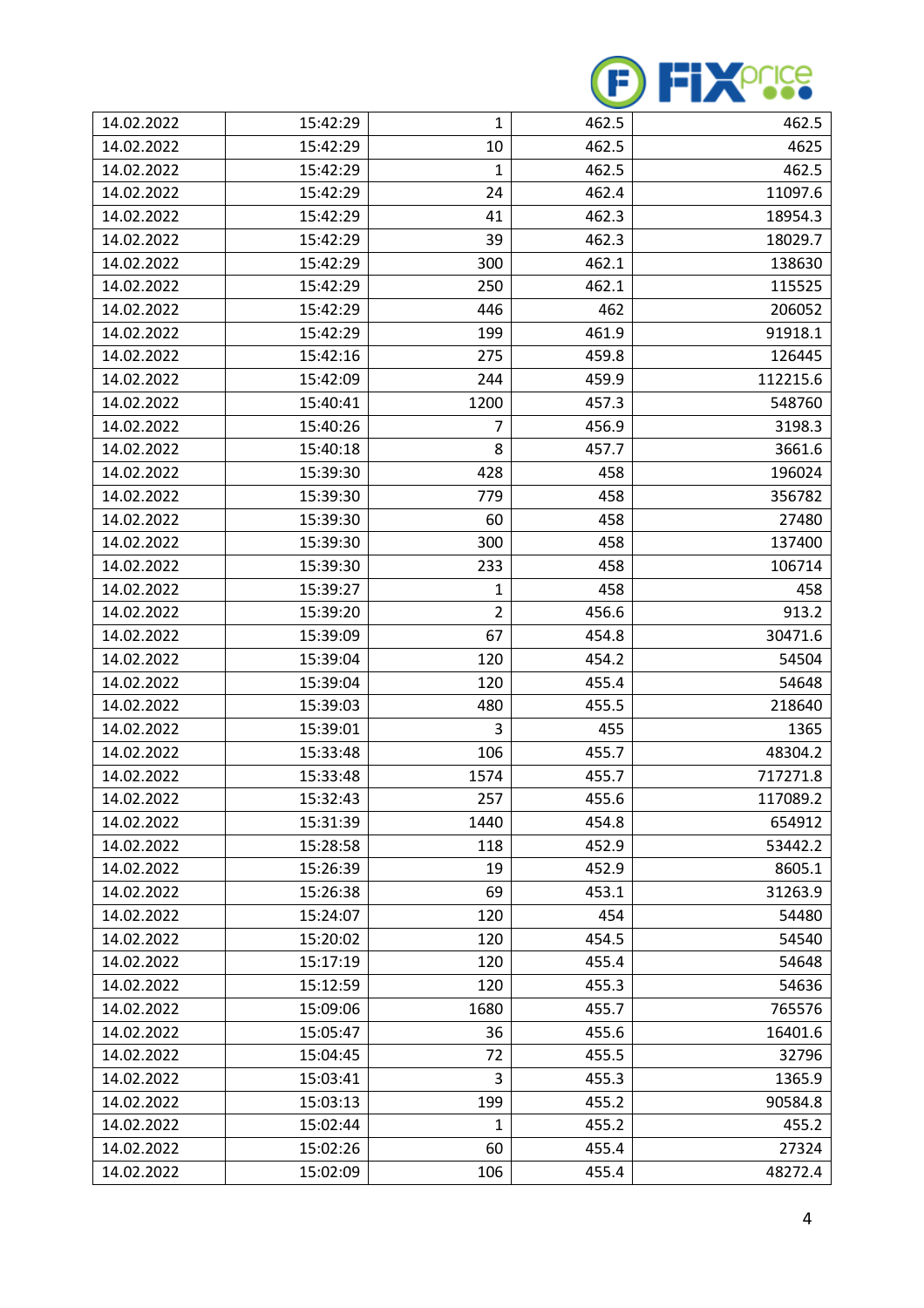

| 14.02.2022 | 15:00:58 | 5              | 455.1 | 2275.5   |
|------------|----------|----------------|-------|----------|
| 14.02.2022 | 15:00:53 | 20             | 455.1 | 9102     |
| 14.02.2022 | 15:00:19 | 10             | 455.1 | 4551     |
| 14.02.2022 | 14:59:42 | 157            | 455.1 | 71450.7  |
| 14.02.2022 | 14:59:09 | 50             | 455   | 22750    |
| 14.02.2022 | 14:58:12 | 8              | 454.8 | 3638.4   |
| 14.02.2022 | 14:57:51 | 9              | 455   | 4095     |
| 14.02.2022 | 14:57:39 | 6              | 454.9 | 2729.4   |
| 14.02.2022 | 14:56:09 | 35             | 454.5 | 15907.5  |
| 14.02.2022 | 14:56:07 | 10             | 454.5 | 4545     |
| 14.02.2022 | 14:54:42 | 273            | 454.6 | 124105.8 |
| 14.02.2022 | 14:53:46 | 227            | 454.5 | 103171.5 |
| 14.02.2022 | 14:53:46 | 148            | 454.5 | 67266    |
| 14.02.2022 | 14:53:46 | 123            | 454.5 | 55903.5  |
| 14.02.2022 | 14:53:27 | 576            | 454.9 | 262022.4 |
| 14.02.2022 | 14:53:27 | 1              | 454.9 | 454.9    |
| 14.02.2022 | 14:53:27 | $\overline{2}$ | 454.9 | 909.8    |
| 14.02.2022 | 14:53:27 | 45             | 454.8 | 20466    |
| 14.02.2022 | 14:53:27 | 30             | 454.8 | 13644    |
| 14.02.2022 | 14:53:27 | 6              | 454.8 | 2728.8   |
| 14.02.2022 | 14:53:27 | 1              | 454.7 | 454.7    |
| 14.02.2022 | 14:53:27 | 3              | 454.6 | 1363.8   |
| 14.02.2022 | 14:53:27 | 48             | 454.5 | 21816    |
| 14.02.2022 | 14:53:27 | 20             | 454.5 | 9090     |
| 14.02.2022 | 14:53:27 | 18             | 454.5 | 8181     |
| 14.02.2022 | 14:53:27 | 50             | 454.4 | 22720    |
| 14.02.2022 | 14:53:27 | 130            | 454.3 | 59059    |
| 14.02.2022 | 14:53:27 | 13             | 454.2 | 5904.6   |
| 14.02.2022 | 14:53:27 | 59             | 454.2 | 26797.8  |
| 14.02.2022 | 14:53:27 | 40             | 454.2 | 18168    |
| 14.02.2022 | 14:53:27 | 187            | 454.1 | 84916.7  |
| 14.02.2022 | 14:53:27 | 100            | 454.1 | 45410    |
| 14.02.2022 | 14:53:27 | 6              | 454   | 2724     |
| 14.02.2022 | 14:53:27 | $\mathbf{1}$   | 454   | 454      |
| 14.02.2022 | 14:53:27 | 10             | 454   | 4540     |
| 14.02.2022 | 14:53:27 | $\mathbf{1}$   | 454   | 454      |
| 14.02.2022 | 14:53:27 | 10             | 454   | 4540     |
| 14.02.2022 | 14:53:27 | 10             | 454   | 4540     |
| 14.02.2022 | 14:53:27 | 2              | 453.9 | 907.8    |
| 14.02.2022 | 14:53:27 | 47             | 453.9 | 21333.3  |
| 14.02.2022 | 14:53:27 | 12             | 453.8 | 5445.6   |
| 14.02.2022 | 14:53:27 | $\mathbf{1}$   | 453.5 | 453.5    |
| 14.02.2022 | 14:53:27 | 3              | 453.4 | 1360.2   |
| 14.02.2022 | 14:53:27 | $\mathbf{1}$   | 453.3 | 453.3    |
| 14.02.2022 | 14:53:27 | 3              | 453.3 | 1359.9   |
| 14.02.2022 | 14:53:27 | 4              | 453.3 | 1813.2   |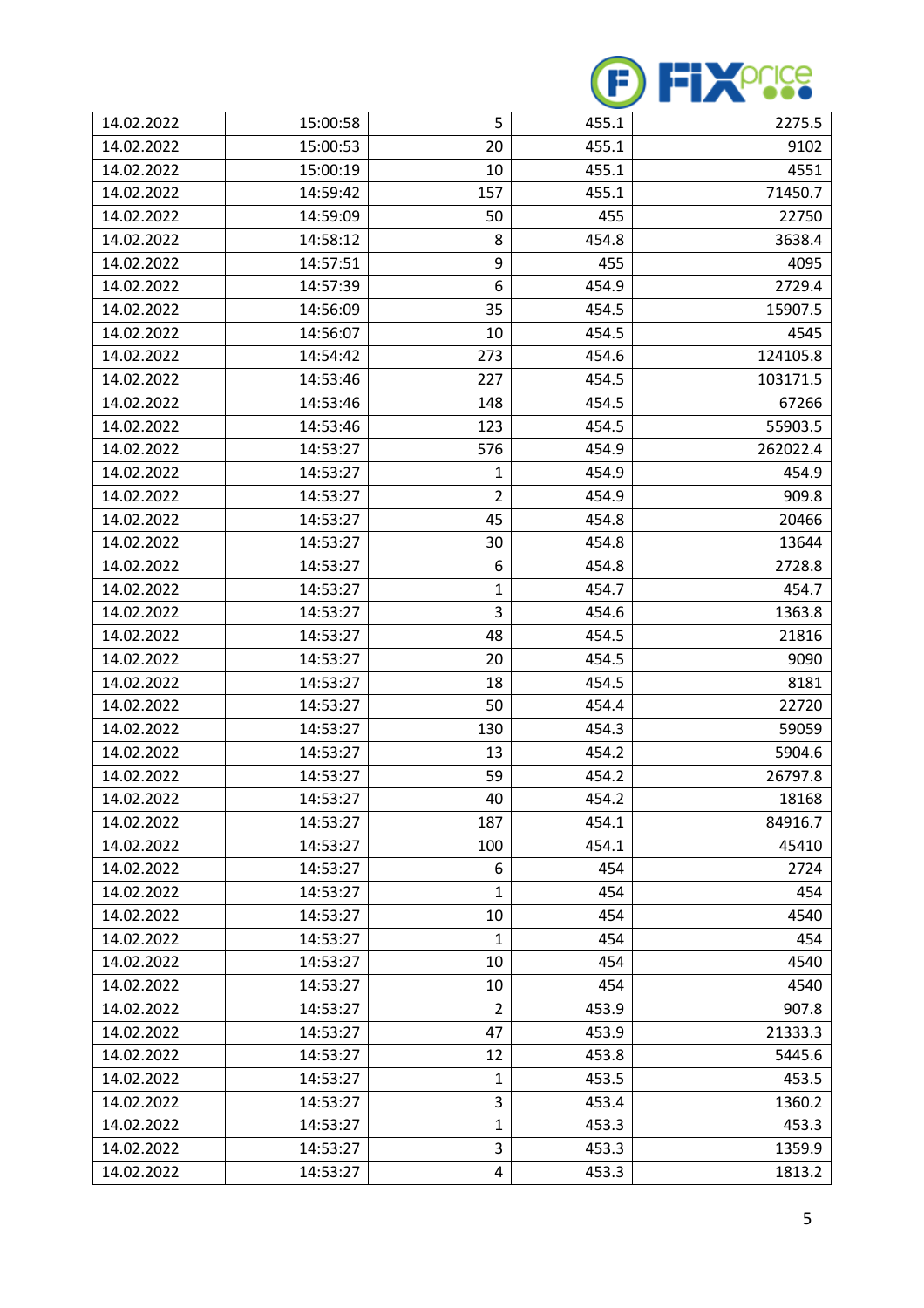

| 14.02.2022 | 14:52:52 | 16             | 452   | 7232     |
|------------|----------|----------------|-------|----------|
| 14.02.2022 | 14:52:28 | 93             | 452.1 | 42045.3  |
| 14.02.2022 | 14:52:28 | 93             | 452.1 | 42045.3  |
| 14.02.2022 | 14:52:28 | 304            | 452.1 | 137438.4 |
| 14.02.2022 | 14:42:09 | 64             | 449.7 | 28780.8  |
| 14.02.2022 | 14:42:09 | 536            | 449.7 | 241039.2 |
| 14.02.2022 | 14:39:16 | 68             | 449.9 | 30593.2  |
| 14.02.2022 | 14:37:15 | 164            | 450.3 | 73849.2  |
| 14.02.2022 | 14:37:15 | 333            | 450.3 | 149949.9 |
| 14.02.2022 | 14:37:15 | 103            | 450.3 | 46380.9  |
| 14.02.2022 | 14:28:33 | 3              | 450.4 | 1351.2   |
| 14.02.2022 | 14:25:47 | 9              | 449.9 | 4049.1   |
| 14.02.2022 | 14:25:46 | $\overline{2}$ | 450.3 | 900.6    |
| 14.02.2022 | 14:25:46 | 2160           | 452   | 976320   |
| 14.02.2022 | 14:25:14 | 1              | 452   | 452      |
| 14.02.2022 | 14:22:34 | $\overline{2}$ | 451.8 | 903.6    |
| 14.02.2022 | 14:22:32 | 196            | 451.8 | 88552.8  |
| 14.02.2022 | 14:22:15 | 1680           | 452.6 | 760368   |
| 14.02.2022 | 14:22:12 | 127            | 451.6 | 57353.2  |
| 14.02.2022 | 14:22:12 | 17             | 451.8 | 7680.6   |
| 14.02.2022 | 14:22:12 | 175            | 452.9 | 79257.5  |
| 14.02.2022 | 14:22:11 | 14             | 452.9 | 6340.6   |
| 14.02.2022 | 14:22:09 | 1              | 452.9 | 452.9    |
| 14.02.2022 | 14:21:20 | 8              | 451.4 | 3611.2   |
| 14.02.2022 | 14:17:48 | 1              | 451.1 | 451.1    |
| 14.02.2022 | 14:17:31 | 1              | 451.2 | 451.2    |
| 14.02.2022 | 14:16:20 | 66             | 451.1 | 29772.6  |
| 14.02.2022 | 14:14:28 | 1              | 450.8 | 450.8    |
| 14.02.2022 | 14:11:36 | 24             | 450.6 | 10814.4  |
| 14.02.2022 | 14:08:14 | 18             | 451.4 | 8125.2   |
| 14.02.2022 | 14:08:14 | 73             | 451.4 | 32952.2  |
| 14.02.2022 | 14:08:00 | 50             | 451.3 | 22565    |
| 14.02.2022 | 14:07:21 | 23             | 451.5 | 10384.5  |
| 14.02.2022 | 14:07:21 | 73             | 451.5 | 32959.5  |
| 14.02.2022 | 14:07:13 | 72             | 452   | 32544    |
| 14.02.2022 | 14:06:10 | 3              | 452.1 | 1356.3   |
| 14.02.2022 | 14:05:42 | 3              | 451.9 | 1355.7   |
| 14.02.2022 | 14:05:33 | 30             | 452.1 | 13563    |
| 14.02.2022 | 14:05:05 | 74             | 452.6 | 33492.4  |
| 14.02.2022 | 14:05:05 | 33             | 452.6 | 14935.8  |
| 14.02.2022 | 14:04:07 | 1              | 452.6 | 452.6    |
| 14.02.2022 | 14:03:44 | $\mathbf{1}$   | 452.7 | 452.7    |
| 14.02.2022 | 14:03:31 | $\overline{2}$ | 452.7 | 905.4    |
| 14.02.2022 | 14:03:17 | $\mathbf{1}$   | 452.6 | 452.6    |
| 14.02.2022 | 14:03:08 | $\mathbf{1}$   | 452.6 | 452.6    |
| 14.02.2022 | 14:02:27 | $\mathbf 1$    | 450.9 | 450.9    |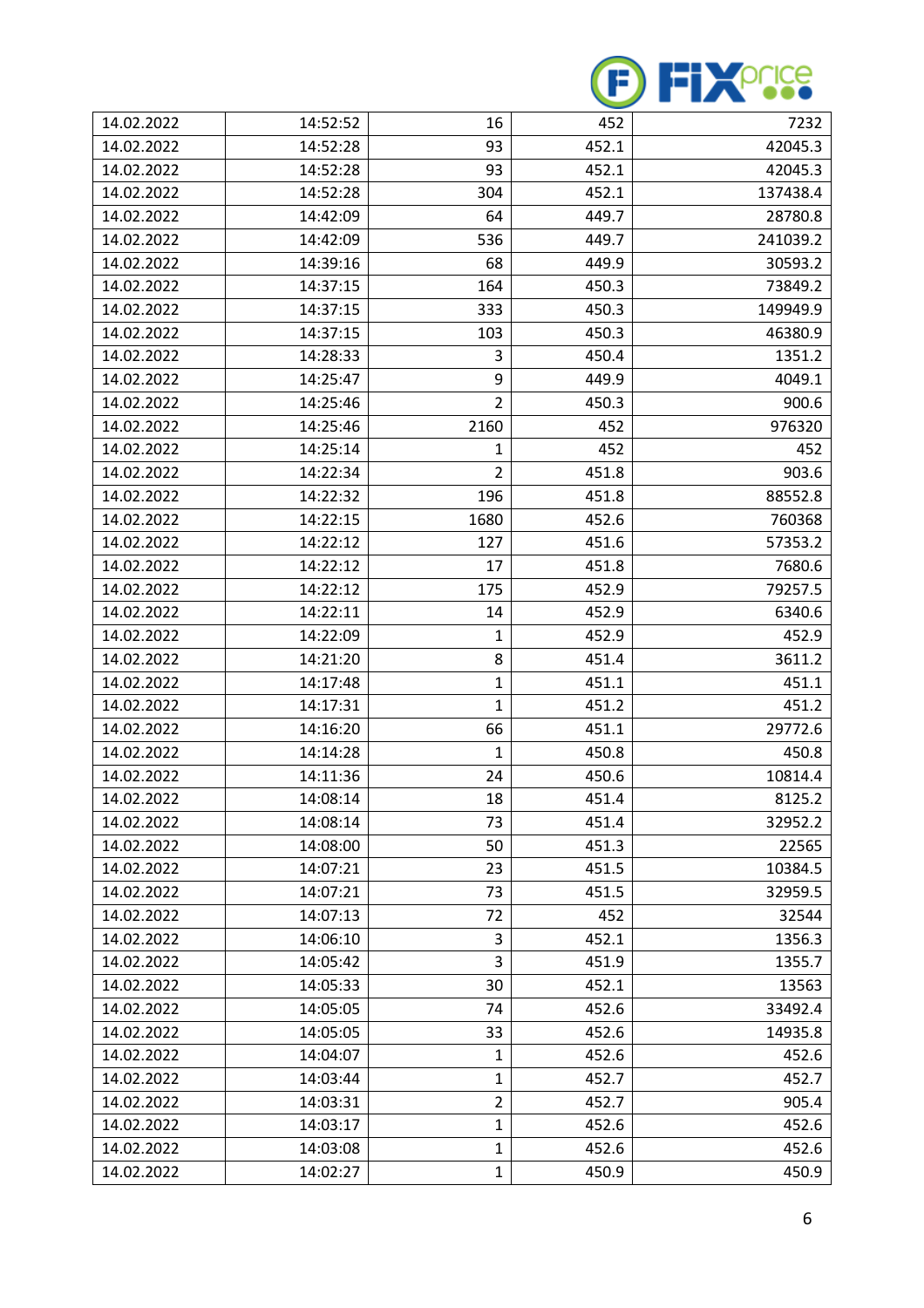

| 14.02.2022 | 14:01:08 | 4              | 450.5 | 1802     |
|------------|----------|----------------|-------|----------|
| 14.02.2022 | 14:00:07 | $\mathbf{1}$   | 450.3 | 450.3    |
| 14.02.2022 | 13:59:14 | $\mathbf{1}$   | 450   | 450      |
| 14.02.2022 | 13:58:01 | $\overline{2}$ | 450   | 900      |
| 14.02.2022 | 13:57:24 | 1              | 449.8 | 449.8    |
| 14.02.2022 | 13:55:48 | $\mathbf{1}$   | 449.2 | 449.2    |
| 14.02.2022 | 13:54:23 | 11             | 449.3 | 4942.3   |
| 14.02.2022 | 13:49:55 | 85             | 450.7 | 38309.5  |
| 14.02.2022 | 13:49:55 | 65             | 450.7 | 29295.5  |
| 14.02.2022 | 13:48:51 | 3              | 448   | 1344     |
| 14.02.2022 | 13:48:51 | 3              | 448   | 1344     |
| 14.02.2022 | 13:48:50 | 3              | 448   | 1344     |
| 14.02.2022 | 13:47:50 | 13             | 448.1 | 5825.3   |
| 14.02.2022 | 13:46:59 | 8              | 447.8 | 3582.4   |
| 14.02.2022 | 13:45:04 | 17             | 448.2 | 7619.4   |
| 14.02.2022 | 13:45:04 | 500            | 448.4 | 224200   |
| 14.02.2022 | 13:44:32 | 1              | 449   | 449      |
| 14.02.2022 | 13:44:16 | $\overline{7}$ | 449.1 | 3143.7   |
| 14.02.2022 | 13:44:02 | 10             | 448   | 4480     |
| 14.02.2022 | 13:43:28 | 19             | 448   | 8512     |
| 14.02.2022 | 13:43:28 | 1              | 448   | 448      |
| 14.02.2022 | 13:42:40 | 1              | 448.1 | 448.1    |
| 14.02.2022 | 13:42:28 | 1              | 448.2 | 448.2    |
| 14.02.2022 | 13:42:03 | 23             | 447.9 | 10301.7  |
| 14.02.2022 | 13:42:03 | 300            | 447.9 | 134370   |
| 14.02.2022 | 13:42:00 | 128            | 448.2 | 57369.6  |
| 14.02.2022 | 13:42:00 | 205            | 448.9 | 92024.5  |
| 14.02.2022 | 13:42:00 | 125            | 448.9 | 56112.5  |
| 14.02.2022 | 13:42:00 | 369            | 448.9 | 165644.1 |
| 14.02.2022 | 13:42:00 | 39             | 449.8 | 17542.2  |
| 14.02.2022 | 13:41:31 | 1              | 448.4 | 448.4    |
| 14.02.2022 | 13:41:02 | 3              | 447.3 | 1341.9   |
| 14.02.2022 | 13:40:54 | 22             | 447.3 | 9840.6   |
| 14.02.2022 | 13:40:43 | $\overline{7}$ | 447.4 | 3131.8   |
| 14.02.2022 | 13:40:41 | 1              | 447.4 | 447.4    |
| 14.02.2022 | 13:40:27 | $\mathbf{1}$   | 447.6 | 447.6    |
| 14.02.2022 | 13:40:17 | 20             | 447.9 | 8958     |
| 14.02.2022 | 13:39:53 | 9              | 448.4 | 4035.6   |
| 14.02.2022 | 13:39:16 | 1              | 447.6 | 447.6    |
| 14.02.2022 | 13:39:12 | $\overline{7}$ | 448.6 | 3140.2   |
| 14.02.2022 | 13:38:41 | $\mathbf{1}$   | 447.8 | 447.8    |
| 14.02.2022 | 13:38:26 | $\mathbf{1}$   | 448   | 448      |
| 14.02.2022 | 13:37:51 | 27             | 448   | 12096    |
| 14.02.2022 | 13:37:51 | 194            | 448   | 86912    |
| 14.02.2022 | 13:37:38 | 28             | 447.6 | 12532.8  |
| 14.02.2022 | 13:37:37 | $\overline{2}$ | 447.7 | 895.4    |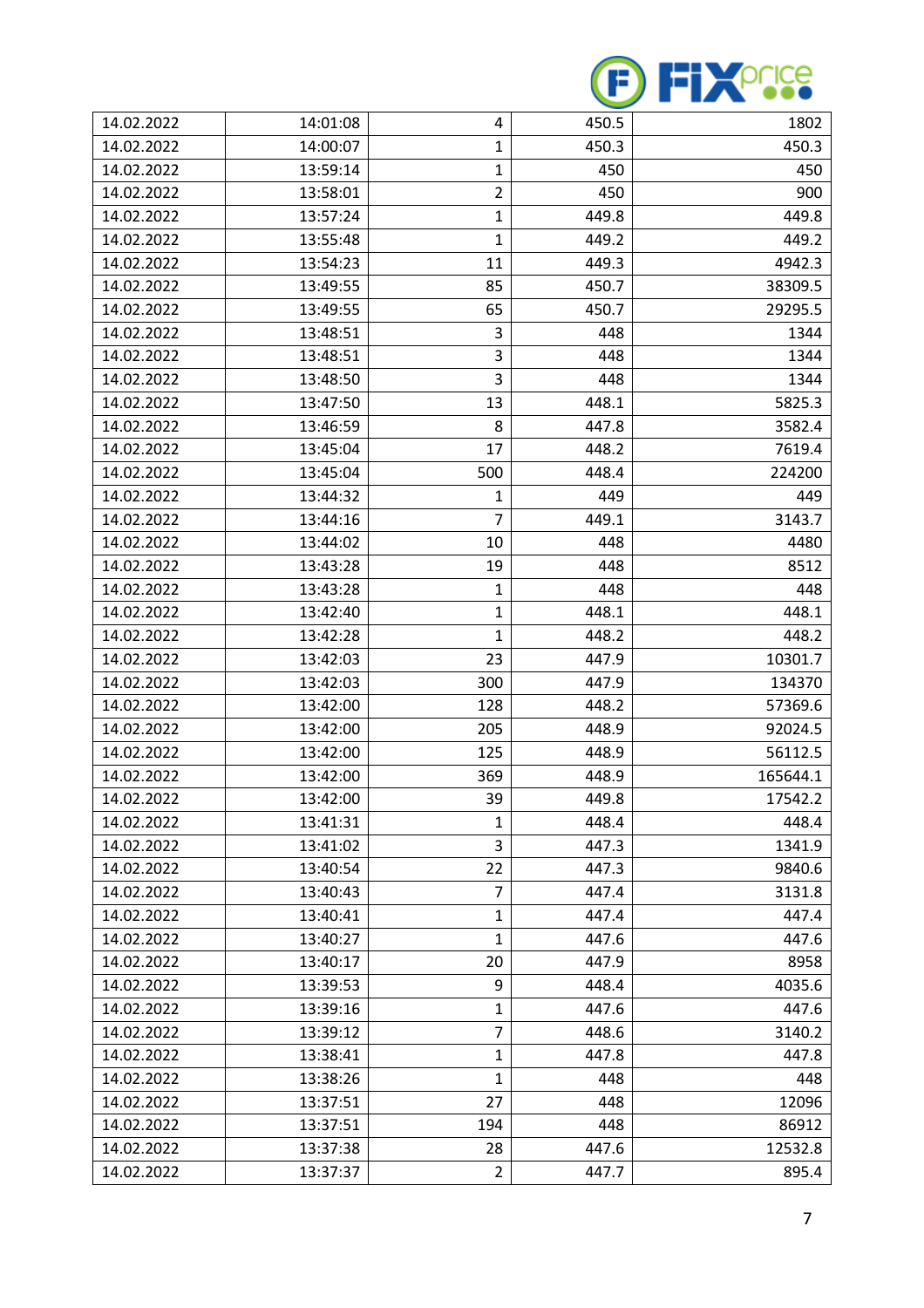

| 14.02.2022 | 13:37:36 | 47             | 447.9 | 21051.3  |
|------------|----------|----------------|-------|----------|
| 14.02.2022 | 13:37:36 | 6              | 448   | 2688     |
| 14.02.2022 | 13:37:36 | 12             | 448.2 | 5378.4   |
| 14.02.2022 | 13:37:36 | 108            | 448.2 | 48405.6  |
| 14.02.2022 | 13:37:34 | 182            | 449.3 | 81772.6  |
| 14.02.2022 | 13:37:34 | 124            | 449.3 | 55713.2  |
| 14.02.2022 | 13:37:34 | 430            | 449.9 | 193457   |
| 14.02.2022 | 13:37:34 | 290            | 449.9 | 130471   |
| 14.02.2022 | 13:30:25 | 16             | 449.5 | 7192     |
| 14.02.2022 | 13:29:46 | 1080           | 449.7 | 485676   |
| 14.02.2022 | 13:29:46 | 101            | 449.9 | 45439.9  |
| 14.02.2022 | 13:29:46 | 513            | 450.6 | 231157.8 |
| 14.02.2022 | 13:29:46 | 131            | 450.3 | 58989.3  |
| 14.02.2022 | 13:29:46 | 67             | 450.3 | 30170.1  |
| 14.02.2022 | 13:29:46 | 114            | 451.1 | 51425.4  |
| 14.02.2022 | 13:29:46 | 123            | 451.1 | 55485.3  |
| 14.02.2022 | 13:29:46 | 123            | 451.1 | 55485.3  |
| 14.02.2022 | 13:29:46 | 207            | 451.7 | 93501.9  |
| 14.02.2022 | 13:29:46 | 153            | 451.7 | 69110.1  |
| 14.02.2022 | 13:21:02 | 240            | 449.5 | 107880   |
| 14.02.2022 | 13:20:44 | 120            | 450.3 | 54036    |
| 14.02.2022 | 13:20:10 | 424            | 450.9 | 191181.6 |
| 14.02.2022 | 13:20:10 | 56             | 450.9 | 25250.4  |
| 14.02.2022 | 13:20:08 | 71             | 451.1 | 32028.1  |
| 14.02.2022 | 13:19:25 | 211            | 451.6 | 95287.6  |
| 14.02.2022 | 13:19:25 | 20             | 451.6 | 9032     |
| 14.02.2022 | 13:17:51 | 10             | 452   | 4520     |
| 14.02.2022 | 13:17:46 | 27             | 452.4 | 12214.8  |
| 14.02.2022 | 13:17:46 | $\overline{7}$ | 452.9 | 3170.3   |
| 14.02.2022 | 13:17:46 | 42             | 452.9 | 19021.8  |
| 14.02.2022 | 13:17:28 | 1              | 453.6 | 453.6    |
| 14.02.2022 | 13:03:59 | 104            | 452.6 | 47070.4  |
| 14.02.2022 | 13:03:59 | 120            | 452.9 | 54348    |
| 14.02.2022 | 13:03:59 | 947            | 453.7 | 429653.9 |
| 14.02.2022 | 13:03:59 | 247            | 453.7 | 112063.9 |
| 14.02.2022 | 13:03:59 | 246            | 453.7 | 111610.2 |
| 14.02.2022 | 13:03:13 | 2              | 453   | 906      |
| 14.02.2022 | 13:02:49 | 9              | 453.1 | 4077.9   |
| 14.02.2022 | 13:02:29 | 10             | 453   | 4530     |
| 14.02.2022 | 13:00:23 | 135            | 453.1 | 61168.5  |
| 14.02.2022 | 13:00:00 | 5              | 453.1 | 2265.5   |
| 14.02.2022 | 12:59:44 | 10             | 453.2 | 4532     |
| 14.02.2022 | 12:59:14 | 48             | 453.6 | 21772.8  |
| 14.02.2022 | 12:59:07 | $\mathbf{1}$   | 453.5 | 453.5    |
| 14.02.2022 | 12:57:41 | 54             | 453   | 24462    |
| 14.02.2022 | 12:57:33 | 5              | 453   | 2265     |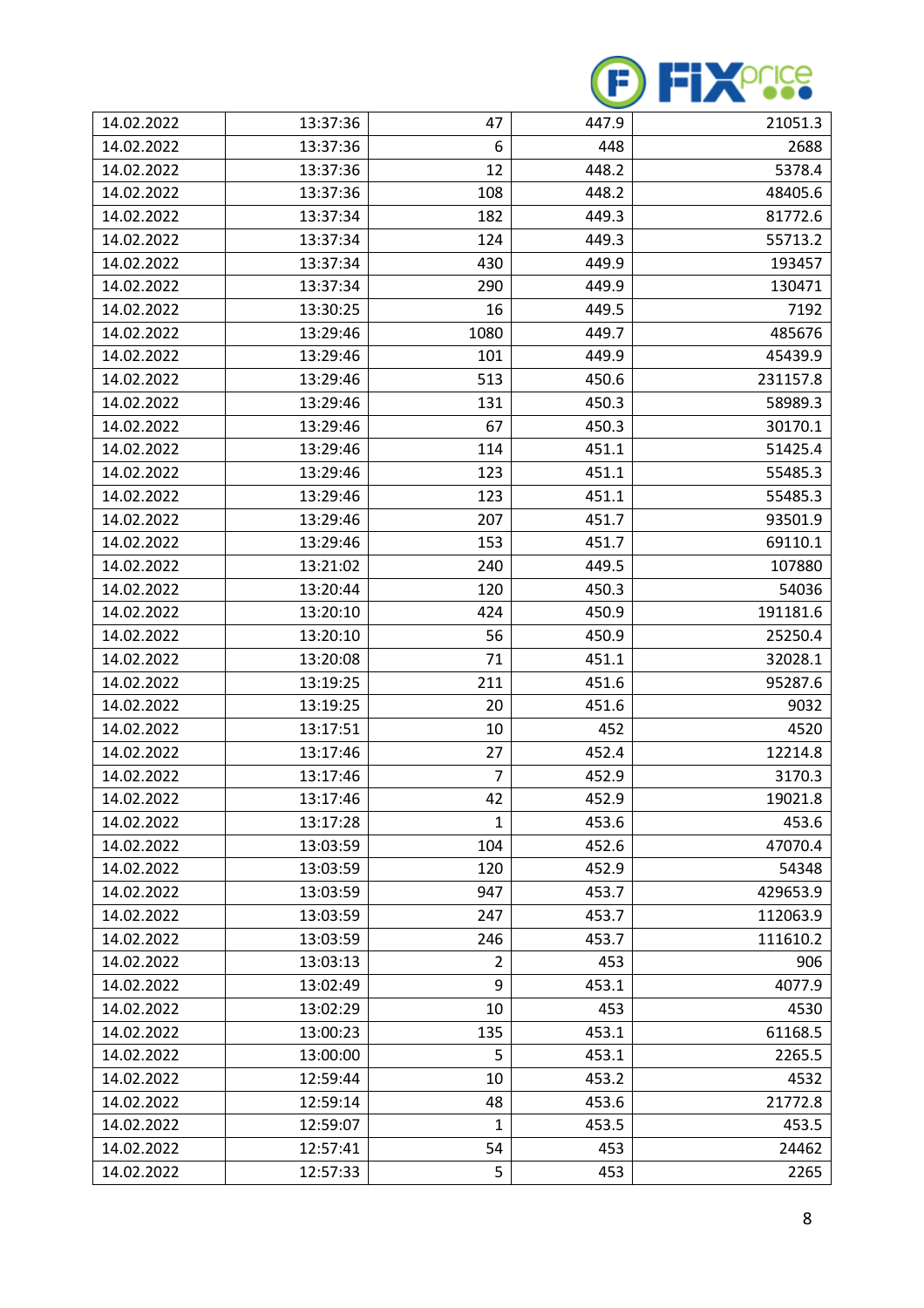

| 14.02.2022 | 12:57:08 | 1              | 453.2 | 453.2    |
|------------|----------|----------------|-------|----------|
| 14.02.2022 | 12:53:06 | 3              | 452.9 | 1358.7   |
| 14.02.2022 | 12:52:15 | $\overline{2}$ | 453   | 906      |
| 14.02.2022 | 12:51:46 | 38             | 453.3 | 17225.4  |
| 14.02.2022 | 12:51:28 | 161            | 453.5 | 73013.5  |
| 14.02.2022 | 12:49:03 | 1              | 453.2 | 453.2    |
| 14.02.2022 | 12:46:52 | 1              | 453.2 | 453.2    |
| 14.02.2022 | 12:46:41 | 16             | 453.4 | 7254.4   |
| 14.02.2022 | 12:45:09 | 1              | 453.2 | 453.2    |
| 14.02.2022 | 12:44:58 | 27             | 453.1 | 12233.7  |
| 14.02.2022 | 12:44:12 | 13             | 453.7 | 5898.1   |
| 14.02.2022 | 12:39:54 | 48             | 453.9 | 21787.2  |
| 14.02.2022 | 12:39:53 | 208            | 454   | 94432    |
| 14.02.2022 | 12:39:39 | 5              | 454   | 2270     |
| 14.02.2022 | 12:39:12 | 21             | 454   | 9534     |
| 14.02.2022 | 12:38:28 | 3              | 454   | 1362     |
| 14.02.2022 | 12:36:15 | 238            | 455   | 108290   |
| 14.02.2022 | 12:36:14 | $\mathbf{1}$   | 455   | 455      |
| 14.02.2022 | 12:36:09 | 1              | 455   | 455      |
| 14.02.2022 | 12:35:38 | $\mathbf{1}$   | 455.1 | 455.1    |
| 14.02.2022 | 12:35:23 | 46             | 454.9 | 20925.4  |
| 14.02.2022 | 12:33:08 | 175            | 453.4 | 79345    |
| 14.02.2022 | 12:32:36 | 202            | 453.7 | 91647.4  |
| 14.02.2022 | 12:32:15 | 95             | 453.6 | 43092    |
| 14.02.2022 | 12:30:40 | 16             | 453.2 | 7251.2   |
| 14.02.2022 | 12:18:26 | 6              | 450.9 | 2705.4   |
| 14.02.2022 | 12:18:26 | 183            | 451.6 | 82642.8  |
| 14.02.2022 | 12:18:26 | 1137           | 451.6 | 513469.2 |
| 14.02.2022 | 12:18:26 | 1              | 451.6 | 451.6    |
| 14.02.2022 | 12:17:54 | 17             | 451.4 | 7673.8   |
| 14.02.2022 | 12:17:16 | 8              | 450.6 | 3604.8   |
| 14.02.2022 | 12:17:02 | 39             | 450.7 | 17577.3  |
| 14.02.2022 | 12:15:37 | 1              | 449.5 | 449.5    |
| 14.02.2022 | 12:14:14 | $\overline{2}$ | 449.8 | 899.6    |
| 14.02.2022 | 12:13:57 | 73             | 447.8 | 32689.4  |
| 14.02.2022 | 12:13:26 | 35             | 447.4 | 15659    |
| 14.02.2022 | 12:13:25 | 96             | 447.8 | 42988.8  |
| 14.02.2022 | 12:13:25 | 144            | 447.8 | 64483.2  |
| 14.02.2022 | 12:13:08 | 115            | 448.1 | 51531.5  |
| 14.02.2022 | 12:12:54 | 5              | 448.8 | 2244     |
| 14.02.2022 | 12:12:47 | 240            | 449.2 | 107808   |
| 14.02.2022 | 12:12:31 | 240            | 449.9 | 107976   |
| 14.02.2022 | 12:11:51 | 122            | 450.1 | 54912.2  |
| 14.02.2022 | 12:11:51 | 120            | 450.2 | 54024    |
| 14.02.2022 | 12:11:51 | 2040           | 450.7 | 919428   |
| 14.02.2022 | 12:11:22 | 69             | 450.7 | 31098.3  |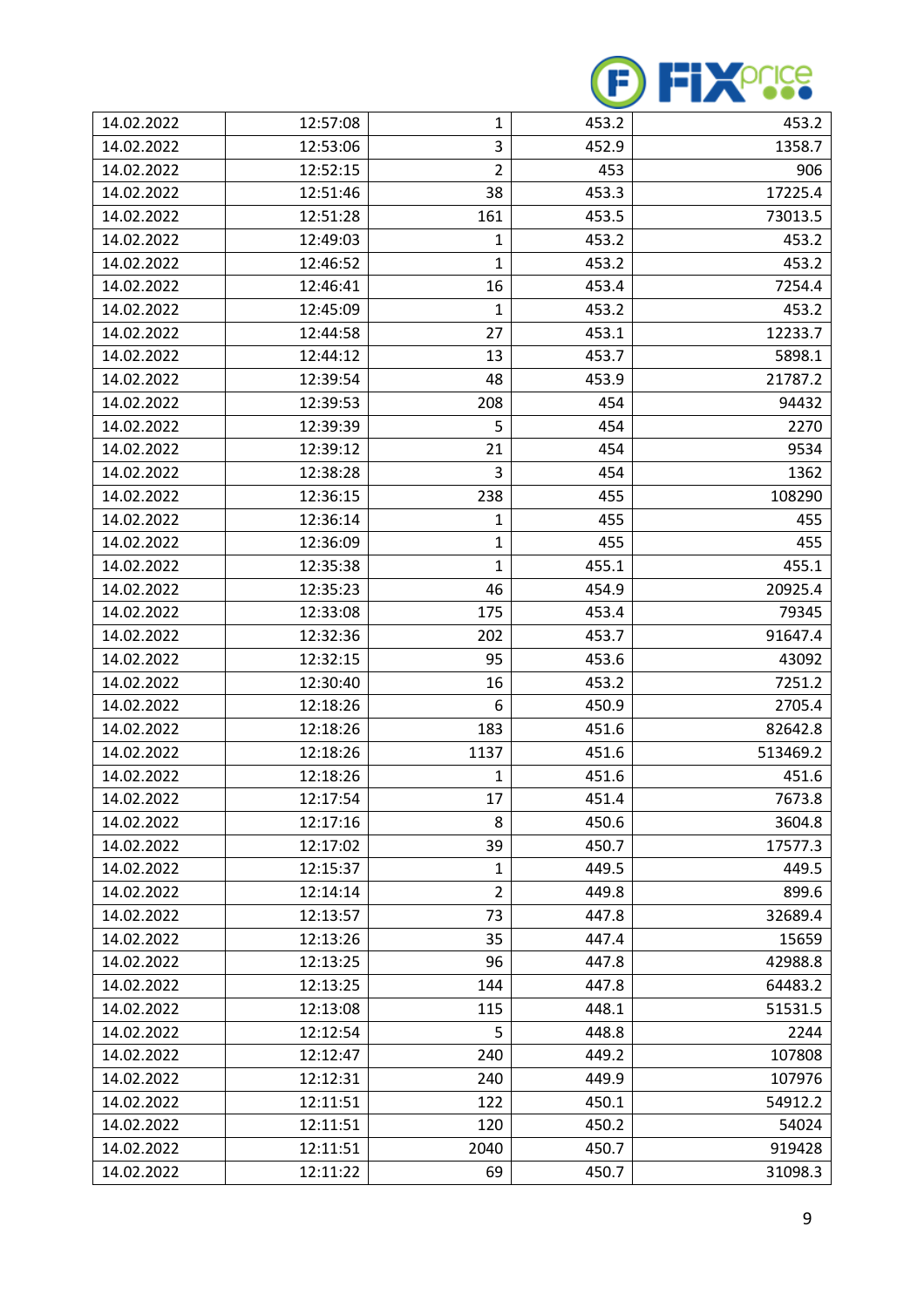

| 14.02.2022 | 12:11:07 | 30             | 450.6 | 13518    |
|------------|----------|----------------|-------|----------|
| 14.02.2022 | 12:10:26 | 7              | 450.8 | 3155.6   |
| 14.02.2022 | 12:10:23 | 1              | 450.4 | 450.4    |
| 14.02.2022 | 12:10:18 | 1              | 450.6 | 450.6    |
| 14.02.2022 | 12:10:15 | 45             | 450.9 | 20290.5  |
| 14.02.2022 | 12:10:02 | 38             | 450.8 | 17130.4  |
| 14.02.2022 | 12:09:59 | 73             | 450.9 | 32915.7  |
| 14.02.2022 | 12:09:20 | 28             | 450.6 | 12616.8  |
| 14.02.2022 | 12:09:19 | 6              | 450.8 | 2704.8   |
| 14.02.2022 | 12:09:14 | 3              | 451   | 1353     |
| 14.02.2022 | 12:08:22 | 823            | 451.4 | 371502.2 |
| 14.02.2022 | 12:08:22 | 130            | 451.2 | 58656    |
| 14.02.2022 | 12:08:22 | 250            | 451   | 112750   |
| 14.02.2022 | 12:08:22 | 1              | 451   | 451      |
| 14.02.2022 | 12:08:22 | 316            | 450.9 | 142484.4 |
| 14.02.2022 | 12:08:22 | 50             | 450.9 | 22545    |
| 14.02.2022 | 12:08:22 | 20             | 450.9 | 9018     |
| 14.02.2022 | 12:08:22 | $\overline{2}$ | 450.9 | 901.8    |
| 14.02.2022 | 12:08:22 | 1              | 450.9 | 450.9    |
| 14.02.2022 | 12:08:22 | 316            | 450.8 | 142452.8 |
| 14.02.2022 | 12:08:22 | 10             | 450.4 | 4504     |
| 14.02.2022 | 12:08:22 | 1              | 449.9 | 449.9    |
| 14.02.2022 | 12:07:44 | 39             | 447.7 | 17460.3  |
| 14.02.2022 | 12:07:30 | 23             | 448   | 10304    |
| 14.02.2022 | 12:07:30 | 13             | 448   | 5824     |
| 14.02.2022 | 12:07:27 | 72             | 447.6 | 32227.2  |
| 14.02.2022 | 12:07:26 | 76             | 447.7 | 34025.2  |
| 14.02.2022 | 12:07:09 | 33             | 447.6 | 14770.8  |
| 14.02.2022 | 12:07:03 | 73             | 447.6 | 32674.8  |
| 14.02.2022 | 12:06:31 | $\mathbf{1}$   | 447.5 | 447.5    |
| 14.02.2022 | 12:06:18 | 73             | 448   | 32704    |
| 14.02.2022 | 12:06:00 | 52             | 448.5 | 23322    |
| 14.02.2022 | 12:06:00 | 73             | 448.5 | 32740.5  |
| 14.02.2022 | 12:04:13 | 31             | 447.7 | 13878.7  |
| 14.02.2022 | 12:03:12 | 320            | 448   | 143360   |
| 14.02.2022 | 12:03:12 | 125            | 448   | 56000    |
| 14.02.2022 | 12:03:12 | 500            | 448   | 224000   |
| 14.02.2022 | 12:03:12 | 375            | 448   | 168000   |
| 14.02.2022 | 12:03:02 | 43             | 448   | 19264    |
| 14.02.2022 | 12:03:02 | $\mathbf{1}$   | 448   | 448      |
| 14.02.2022 | 12:03:01 | $\mathbf{1}$   | 448   | 448      |
| 14.02.2022 | 12:02:57 | 67             | 447.9 | 30009.3  |
| 14.02.2022 | 12:02:57 | 67             | 447.5 | 29982.5  |
| 14.02.2022 | 12:02:57 | $\overline{2}$ | 447.4 | 894.8    |
| 14.02.2022 | 12:02:57 | 18             | 447.4 | 8053.2   |
| 14.02.2022 | 12:02:57 | 3              | 447.3 | 1341.9   |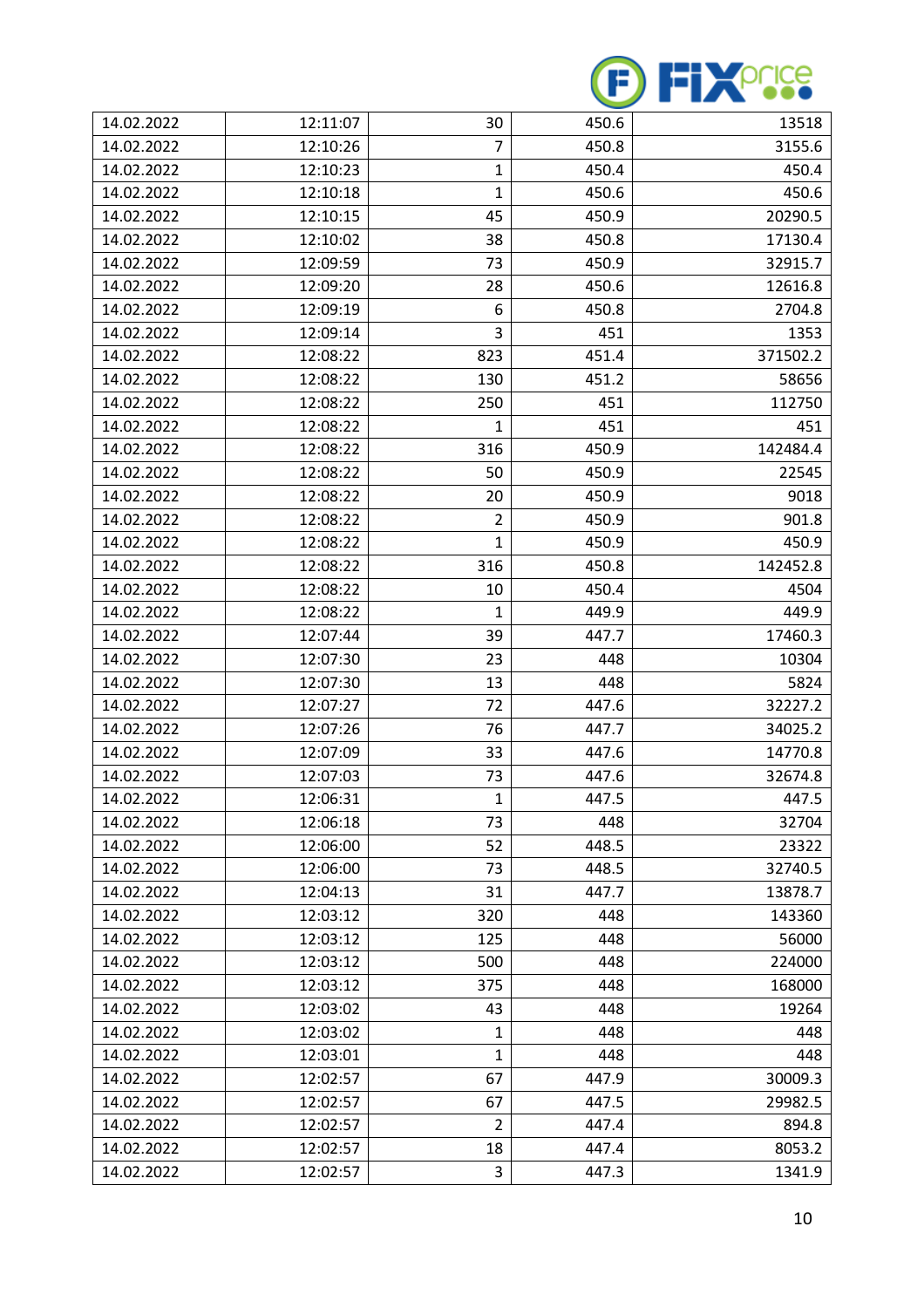

| 14.02.2022 | 12:02:41 | $\mathbf{1}$   | 446   | 446      |
|------------|----------|----------------|-------|----------|
| 14.02.2022 | 12:02:23 | 4              | 447   | 1788     |
| 14.02.2022 | 12:02:23 | 42             | 447   | 18774    |
| 14.02.2022 | 12:02:14 | 74             | 446.4 | 33033.6  |
| 14.02.2022 | 12:02:10 | 70             | 446.4 | 31248    |
| 14.02.2022 | 12:01:55 | 69             | 447.3 | 30863.7  |
| 14.02.2022 | 12:01:53 | 22             | 447.8 | 9851.6   |
| 14.02.2022 | 12:01:43 | 63             | 446.6 | 28135.8  |
| 14.02.2022 | 11:59:33 | 59             | 446.6 | 26349.4  |
| 14.02.2022 | 11:57:07 | 480            | 446.6 | 214368   |
| 14.02.2022 | 11:57:07 | 53             | 447.9 | 23738.7  |
| 14.02.2022 | 11:57:07 | 120            | 446.2 | 53544    |
| 14.02.2022 | 11:57:03 | 56             | 445.8 | 24964.8  |
| 14.02.2022 | 11:56:07 | 19             | 446   | 8474     |
| 14.02.2022 | 11:55:51 | 19             | 445.3 | 8460.7   |
| 14.02.2022 | 11:54:32 | 120            | 447   | 53640    |
| 14.02.2022 | 11:54:28 | 74             | 446.2 | 33018.8  |
| 14.02.2022 | 11:53:29 | 240            | 446.3 | 107112   |
| 14.02.2022 | 11:53:01 | 5              | 445.2 | 2226     |
| 14.02.2022 | 11:52:35 | 100            | 447.5 | 44750    |
| 14.02.2022 | 11:52:35 | 20             | 447.5 | 8950     |
| 14.02.2022 | 11:50:16 | 600            | 447.4 | 268440   |
| 14.02.2022 | 11:49:24 | 1              | 447.1 | 447.1    |
| 14.02.2022 | 11:45:29 | 86             | 448.2 | 38545.2  |
| 14.02.2022 | 11:45:29 | 154            | 448.2 | 69022.8  |
| 14.02.2022 | 11:39:43 | 120            | 450   | 54000    |
| 14.02.2022 | 11:39:43 | 74             | 449.8 | 33285.2  |
| 14.02.2022 | 11:39:36 | 152            | 449.9 | 68384.8  |
| 14.02.2022 | 11:39:36 | 120            | 449   | 53880    |
| 14.02.2022 | 11:38:52 | 360            | 449.1 | 161676   |
| 14.02.2022 | 11:38:52 | 1109           | 449.4 | 498384.6 |
| 14.02.2022 | 11:38:52 | 451            | 449.4 | 202679.4 |
| 14.02.2022 | 11:38:25 | 62             | 447   | 27714    |
| 14.02.2022 | 11:33:26 | 14             | 444   | 6216     |
| 14.02.2022 | 11:26:08 | 73             | 443.7 | 32390.1  |
| 14.02.2022 | 11:26:08 | 73             | 443.8 | 32397.4  |
| 14.02.2022 | 11:26:02 | $\mathbf{1}$   | 444.3 | 444.3    |
| 14.02.2022 | 11:25:52 | 73             | 444.1 | 32419.3  |
| 14.02.2022 | 11:25:33 | 74             | 444.5 | 32893    |
| 14.02.2022 | 11:25:17 | 74             | 445.1 | 32937.4  |
| 14.02.2022 | 11:25:16 | 72             | 445.3 | 32061.6  |
| 14.02.2022 | 11:25:04 | 510            | 445.6 | 227256   |
| 14.02.2022 | 11:24:45 | $\overline{7}$ | 446.6 | 3126.2   |
| 14.02.2022 | 11:24:45 | 600            | 447   | 268200   |
| 14.02.2022 | 11:24:34 | 31             | 447.5 | 13872.5  |
| 14.02.2022 | 11:23:16 | 32             | 447.4 | 14316.8  |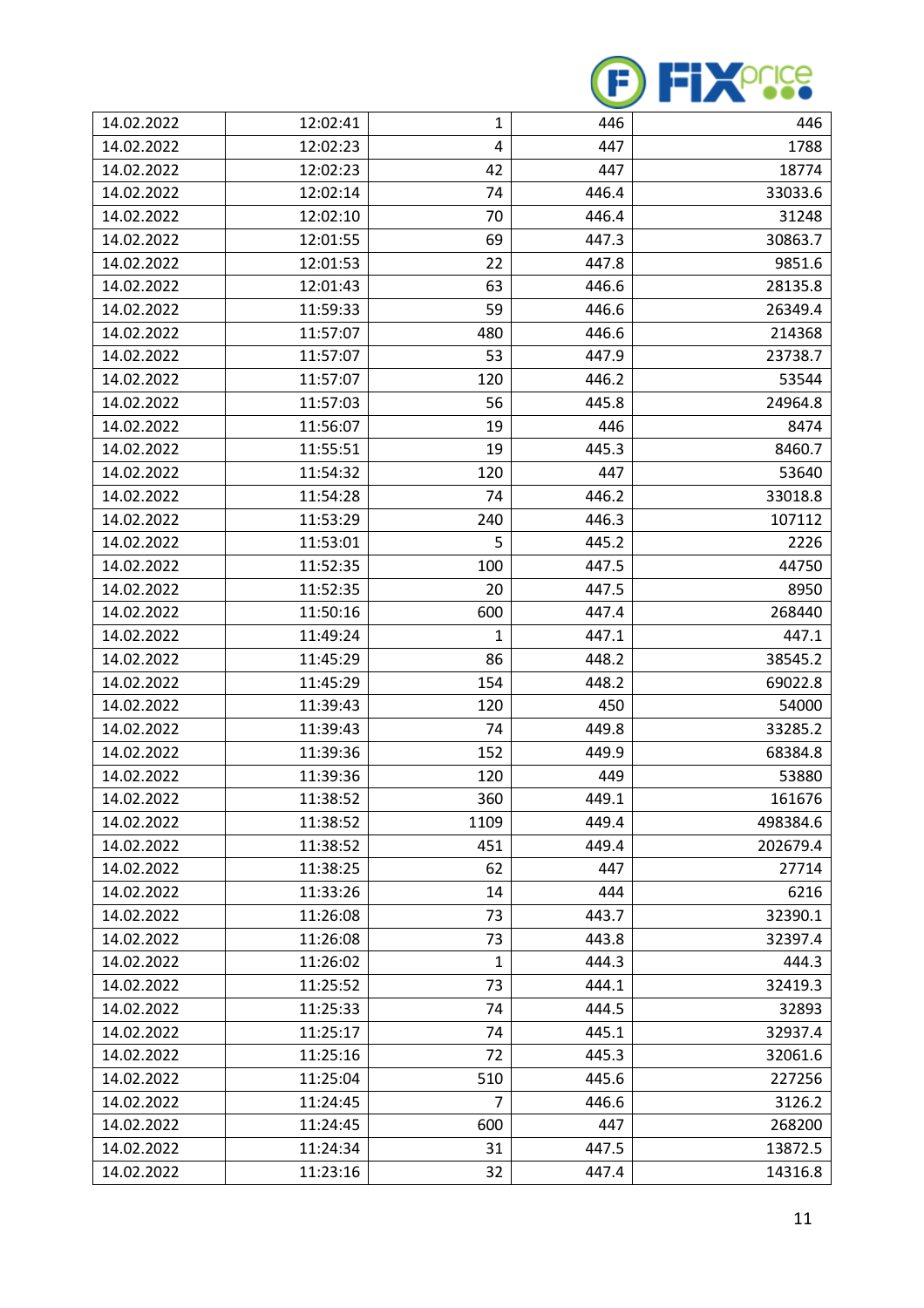

| 14.02.2022 | 11:22:45 | 9              | 447.1 | 4023.9   |
|------------|----------|----------------|-------|----------|
| 14.02.2022 | 11:20:27 | 9              | 447.5 | 4027.5   |
| 14.02.2022 | 11:16:19 | 9              | 449.4 | 4044.6   |
| 14.02.2022 | 11:16:16 | $\overline{2}$ | 449.9 | 899.8    |
| 14.02.2022 | 11:15:58 | 120            | 451   | 54120    |
| 14.02.2022 | 11:15:04 | 20             | 451.4 | 9028     |
| 14.02.2022 | 11:14:20 | 105            | 452.9 | 47554.5  |
| 14.02.2022 | 11:14:20 | 15             | 452.9 | 6793.5   |
| 14.02.2022 | 11:09:24 | 15             | 453.3 | 6799.5   |
| 14.02.2022 | 11:08:44 | 360            | 453.7 | 163332   |
| 14.02.2022 | 11:08:42 | 240            | 453.5 | 108840   |
| 14.02.2022 | 11:08:34 | 4              | 453.5 | 1814     |
| 14.02.2022 | 11:08:33 | 120            | 453.9 | 54468    |
| 14.02.2022 | 11:03:34 | 120            | 456.1 | 54732    |
| 14.02.2022 | 11:03:29 | 120            | 456.1 | 54732    |
| 14.02.2022 | 11:02:38 | 19             | 457.1 | 8684.9   |
| 14.02.2022 | 11:02:38 | 480            | 457.1 | 219408   |
| 14.02.2022 | 11:00:44 | 1320           | 456.3 | 602316   |
| 14.02.2022 | 11:00:38 | 1              | 456.4 | 456.4    |
| 14.02.2022 | 11:00:13 | 480            | 454.8 | 218304   |
| 14.02.2022 | 11:00:10 | 510            | 455   | 232050   |
| 14.02.2022 | 10:58:13 | 11             | 453.5 | 4988.5   |
| 14.02.2022 | 10:50:38 | 114            | 453.6 | 51710.4  |
| 14.02.2022 | 10:50:38 | 6              | 453.6 | 2721.6   |
| 14.02.2022 | 10:44:28 | 240            | 453.4 | 108816   |
| 14.02.2022 | 10:41:58 | $\overline{2}$ | 453   | 906      |
| 14.02.2022 | 10:30:31 | 120            | 452.9 | 54348    |
| 14.02.2022 | 10:22:04 | 319            | 452.4 | 144315.6 |
| 14.02.2022 | 10:22:00 | 1440           | 452.9 | 652176   |
| 14.02.2022 | 10:21:56 | 1              | 453.1 | 453.1    |
| 14.02.2022 | 10:21:30 | 33             | 452.9 | 14945.7  |
| 14.02.2022 | 10:21:13 | 5              | 452.3 | 2261.5   |
| 14.02.2022 | 10:20:58 | 236            | 452.4 | 106766.4 |
| 14.02.2022 | 10:20:53 | 31             | 452.5 | 14027.5  |
| 14.02.2022 | 10:20:40 | 30             | 452.5 | 13575    |
| 14.02.2022 | 10:20:13 | 42             | 452.9 | 19021.8  |
| 14.02.2022 | 10:19:39 | 22             | 452.8 | 9961.6   |
| 14.02.2022 | 10:19:10 | $\mathbf{1}$   | 452.3 | 452.3    |
| 14.02.2022 | 10:18:36 | 18             | 451.3 | 8123.4   |
| 14.02.2022 | 10:16:32 | 1              | 449.1 | 449.1    |
| 14.02.2022 | 10:15:59 | 5              | 449.5 | 2247.5   |
| 14.02.2022 | 10:15:48 | $\overline{7}$ | 449.7 | 3147.9   |
| 14.02.2022 | 10:15:32 | 1              | 449.7 | 449.7    |
| 14.02.2022 | 10:13:12 | $\mathbf{1}$   | 447.3 | 447.3    |
| 14.02.2022 | 10:10:52 | 120            | 448   | 53760    |
| 14.02.2022 | 10:08:51 | 44             | 447   | 19668    |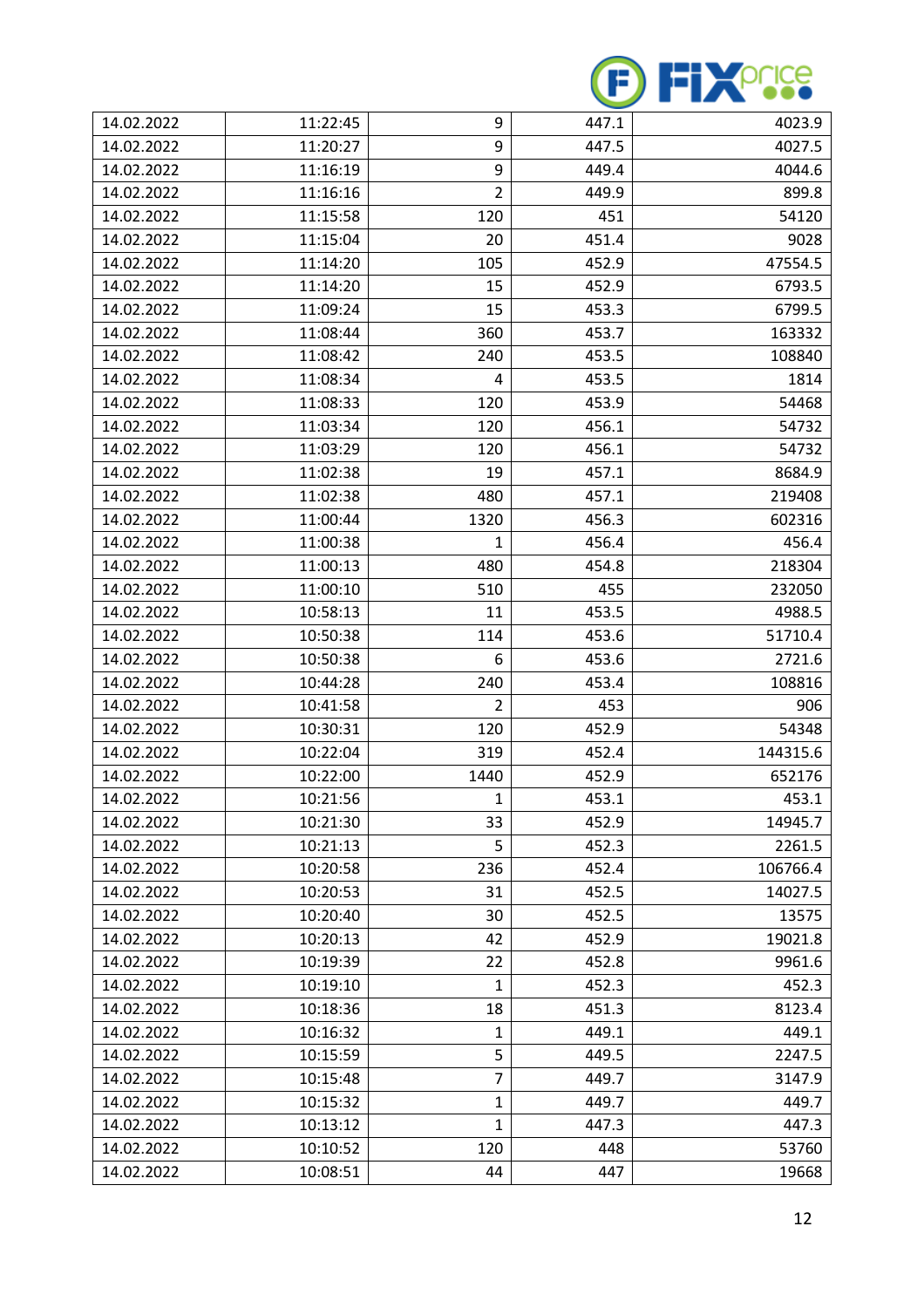

| 14.02.2022 | 10:05:42 | 45  | 445.3 | 20038.5  |
|------------|----------|-----|-------|----------|
| 14.02.2022 | 10:03:00 | 720 | 448.7 | 323064   |
| 14.02.2022 | 10:00:37 | 980 | 444.3 | 435414   |
| 15.02.2022 | 18:36:34 | 200 | 465   | 93000    |
| 15.02.2022 | 18:36:14 | 83  | 464.4 | 38545.2  |
| 15.02.2022 | 18:36:14 | 366 | 464.4 | 169970.4 |
| 15.02.2022 | 18:35:29 | 241 | 464.5 | 111944.5 |
| 15.02.2022 | 18:35:29 | 159 | 464.5 | 73855.5  |
| 15.02.2022 | 18:33:04 | 52  | 461.7 | 24008.4  |
| 15.02.2022 | 18:32:48 | 338 | 462.2 | 156223.6 |
| 15.02.2022 | 18:32:08 | 37  | 460.9 | 17053.3  |
| 15.02.2022 | 18:32:07 | 24  | 461.2 | 11068.8  |
| 15.02.2022 | 18:32:07 | 76  | 461.2 | 35051.2  |
| 15.02.2022 | 18:30:52 | 100 | 461.7 | 46170    |
| 15.02.2022 | 18:30:46 | 497 | 461.4 | 229315.8 |
| 15.02.2022 | 18:30:42 | 217 | 461.1 | 100058.7 |
| 15.02.2022 | 18:30:28 | 300 | 461.7 | 138510   |
| 15.02.2022 | 18:30:28 | 300 | 461.7 | 138510   |
| 15.02.2022 | 18:30:28 | 277 | 461.7 | 127890.9 |
| 15.02.2022 | 18:30:12 | 200 | 461.7 | 92340    |
| 15.02.2022 | 18:30:09 | 100 | 461.4 | 46140    |
| 15.02.2022 | 18:29:31 | 200 | 461.6 | 92320    |
| 15.02.2022 | 18:28:32 | 79  | 462.3 | 36521.7  |
| 15.02.2022 | 18:28:32 | 21  | 462.3 | 9708.3   |
| 15.02.2022 | 18:27:41 | 100 | 462.6 | 46260    |
| 15.02.2022 | 18:27:40 | 100 | 462.9 | 46290    |
| 15.02.2022 | 18:27:16 | 70  | 463.3 | 32431    |
| 15.02.2022 | 18:27:01 | 100 | 463.9 | 46390    |
| 15.02.2022 | 18:26:40 | 100 | 463.4 | 46340    |
| 15.02.2022 | 18:25:33 | 100 | 463.9 | 46390    |
| 15.02.2022 | 18:25:25 | 74  | 463.4 | 34291.6  |
| 15.02.2022 | 18:25:25 | 74  | 463.4 | 34291.6  |
| 15.02.2022 | 18:25:25 | 74  | 463.4 | 34291.6  |
| 15.02.2022 | 18:23:36 | 100 | 463.6 | 46360    |
| 15.02.2022 | 18:23:07 | 100 | 464.6 | 46460    |
| 15.02.2022 | 18:21:08 | 192 | 464.6 | 89203.2  |
| 15.02.2022 | 18:20:21 | 90  | 464.7 | 41823    |
| 15.02.2022 | 18:20:05 | 40  | 464.9 | 18596    |
| 15.02.2022 | 18:19:36 | 110 | 465   | 51150    |
| 15.02.2022 | 18:18:56 | 10  | 465   | 4650     |
| 15.02.2022 | 18:17:20 | 130 | 465   | 60450    |
| 15.02.2022 | 18:16:59 | 12  | 465   | 5580     |
| 15.02.2022 | 18:16:35 | 200 | 464   | 92800    |
| 15.02.2022 | 18:16:35 | 100 | 464   | 46400    |
| 15.02.2022 | 18:16:35 | 29  | 464.3 | 13464.7  |
| 15.02.2022 | 18:16:35 | 469 | 464.3 | 217756.7 |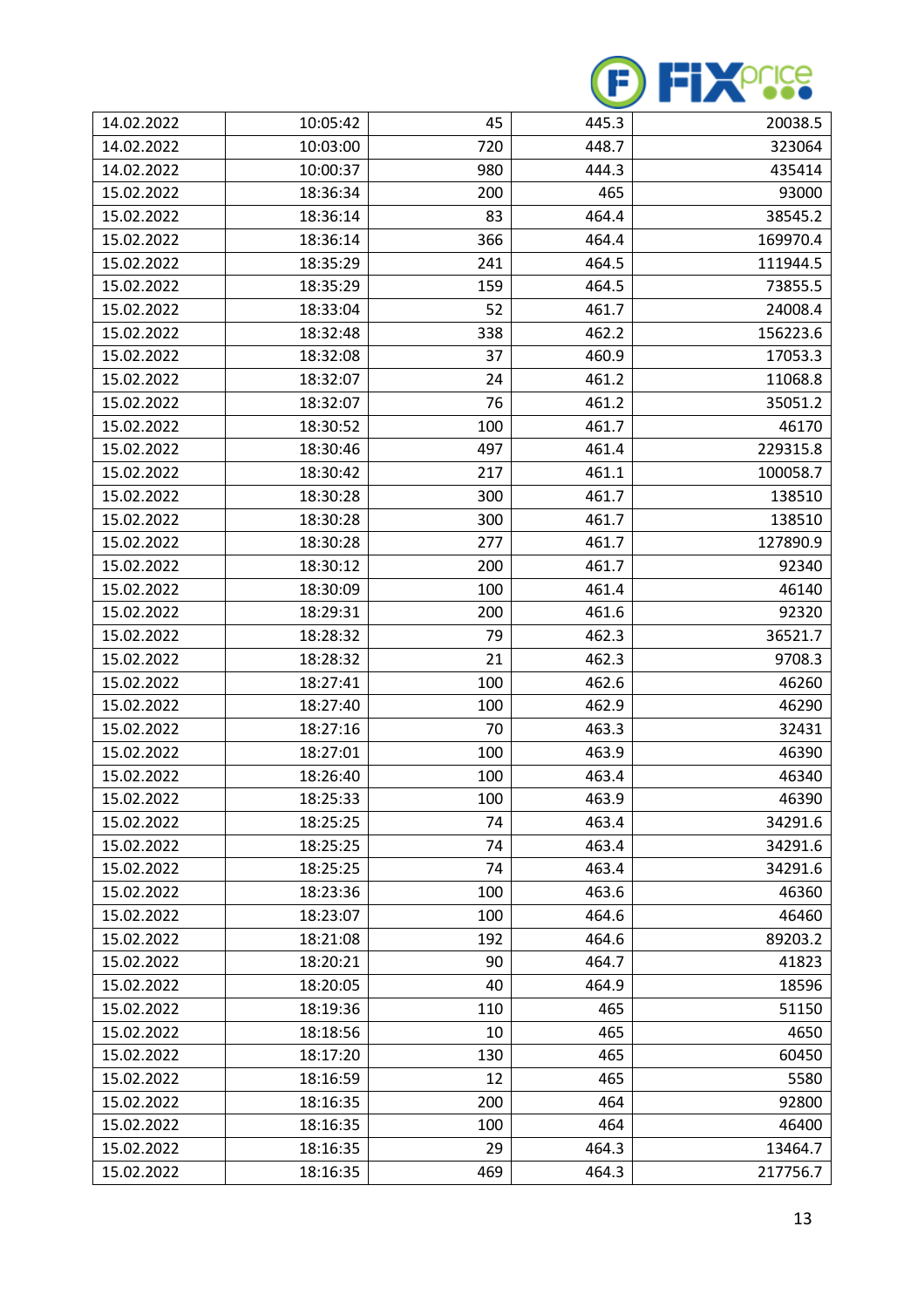

| 15.02.2022 | 18:15:55 | 148            | 463.9 | 68657.2  |
|------------|----------|----------------|-------|----------|
| 15.02.2022 | 18:14:53 | 67             | 463.6 | 31061.2  |
| 15.02.2022 | 18:14:50 | 6              | 464.5 | 2787     |
| 15.02.2022 | 18:14:42 | 100            | 463.5 | 46350    |
| 15.02.2022 | 18:14:41 | 202            | 463.9 | 93707.8  |
| 15.02.2022 | 18:14:41 | 445            | 465   | 206925   |
| 15.02.2022 | 18:14:41 | 339            | 465   | 157635   |
| 15.02.2022 | 18:14:41 | 416            | 465   | 193440   |
| 15.02.2022 | 11:05:17 | 81             | 461.7 | 37397.7  |
| 15.02.2022 | 11:02:58 | 51             | 459.9 | 23454.9  |
| 15.02.2022 | 11:02:49 | 13             | 460   | 5980     |
| 15.02.2022 | 11:01:26 | 25             | 458.6 | 11465    |
| 15.02.2022 | 11:01:23 | 100            | 458.4 | 45840    |
| 15.02.2022 | 11:00:10 | 28             | 458.7 | 12843.6  |
| 15.02.2022 | 11:00:10 | 33             | 458.6 | 15133.8  |
| 15.02.2022 | 11:00:10 | 6              | 458.6 | 2751.6   |
| 15.02.2022 | 11:00:10 | 266            | 459.4 | 122200.4 |
| 15.02.2022 | 11:00:10 | 34             | 459.4 | 15619.6  |
| 15.02.2022 | 10:59:20 | 46             | 458.6 | 21095.6  |
| 15.02.2022 | 10:59:18 | 212            | 458.9 | 97286.8  |
| 15.02.2022 | 10:56:38 | 111            | 458.7 | 50915.7  |
| 15.02.2022 | 10:56:08 | $\overline{7}$ | 458.9 | 3212.3   |
| 15.02.2022 | 10:55:40 | 7              | 458.9 | 3212.3   |
| 15.02.2022 | 10:54:41 | 5              | 458.1 | 2290.5   |
| 15.02.2022 | 10:54:24 | 49             | 458.1 | 22446.9  |
| 15.02.2022 | 10:54:20 | 71             | 458.1 | 32525.1  |
| 15.02.2022 | 10:54:17 | 20             | 458.6 | 9172     |
| 15.02.2022 | 10:54:06 | 15             | 458.1 | 6871.5   |
| 15.02.2022 | 10:53:51 | 123            | 457.9 | 56321.7  |
| 15.02.2022 | 10:53:38 | $\overline{2}$ | 457.6 | 915.2    |
| 15.02.2022 | 10:53:32 | 56             | 458   | 25648    |
| 15.02.2022 | 10:53:29 | 338            | 458   | 154804   |
| 15.02.2022 | 10:53:19 | 100            | 458.7 | 45870    |
| 15.02.2022 | 10:52:29 | 100            | 460   | 46000    |
| 15.02.2022 | 10:51:54 | 59             | 461.9 | 27252.1  |
| 15.02.2022 | 10:51:47 | 280            | 462.3 | 129444   |
| 15.02.2022 | 10:51:47 | 20             | 462.3 | 9246     |
| 15.02.2022 | 10:31:31 | 811            | 462.4 | 375006.4 |
| 15.02.2022 | 10:31:31 | 189            | 462.4 | 87393.6  |
| 15.02.2022 | 10:31:17 | 35             | 462.6 | 16191    |
| 15.02.2022 | 10:26:51 | 28             | 463.2 | 12969.6  |
| 15.02.2022 | 10:26:39 | 20             | 463.2 | 9264     |
| 15.02.2022 | 10:25:52 | 345            | 464   | 160080   |
| 15.02.2022 | 10:25:52 | 34             | 463.9 | 15772.6  |
| 15.02.2022 | 10:25:52 | 40             | 463.8 | 18552    |
| 15.02.2022 | 10:25:52 | 35             | 463.8 | 16233    |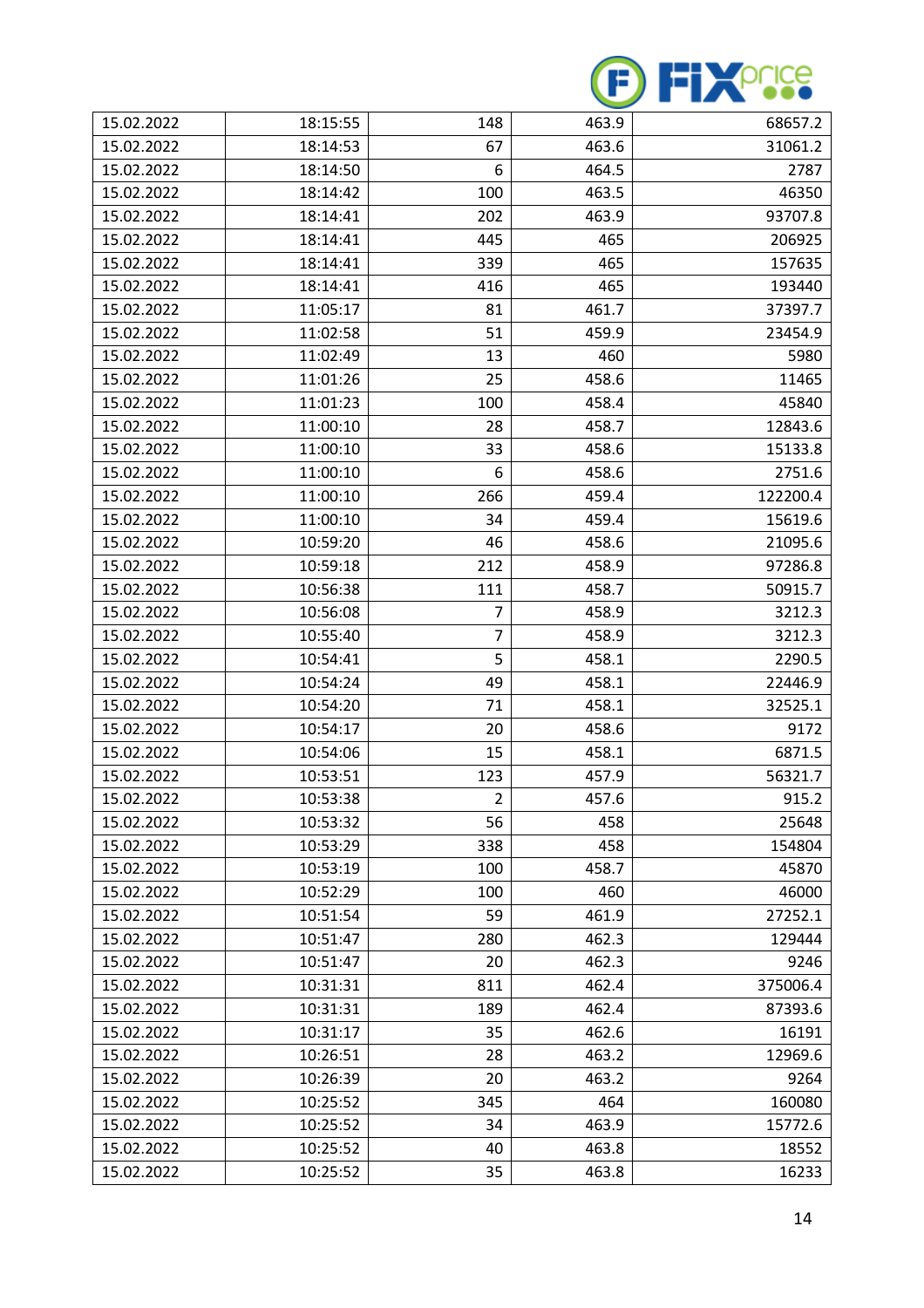

| 15.02.2022 | 10:25:52 | 264          | 463.7 | 122416.8 |
|------------|----------|--------------|-------|----------|
| 15.02.2022 | 10:25:52 | 56           | 463.5 | 25956    |
| 15.02.2022 | 10:25:52 | 42           | 463.2 | 19454.4  |
| 15.02.2022 | 10:25:52 | 10           | 463   | 4630     |
| 15.02.2022 | 10:25:52 | 51           | 462.9 | 23607.9  |
| 15.02.2022 | 10:25:52 | 50           | 462.6 | 23130    |
| 15.02.2022 | 10:25:52 | 97           | 462.1 | 44823.7  |
| 15.02.2022 | 10:25:52 | 8            | 462   | 3696     |
| 15.02.2022 | 10:25:52 | 67           | 461.9 | 30947.3  |
| 15.02.2022 | 10:25:52 | 1            | 461.8 | 461.8    |
| 15.02.2022 | 10:20:24 | 7            | 458.6 | 3210.2   |
| 15.02.2022 | 10:20:24 | 23           | 458.6 | 10547.8  |
| 15.02.2022 | 10:20:24 | 16           | 458.6 | 7337.6   |
| 15.02.2022 | 10:18:26 | 89           | 458.2 | 40779.8  |
| 15.02.2022 | 10:17:59 | 90           | 458.6 | 41274    |
| 15.02.2022 | 10:17:59 | 10           | 458.6 | 4586     |
| 15.02.2022 | 10:17:58 | 100          | 459   | 45900    |
| 15.02.2022 | 10:17:58 | 100          | 459.2 | 45920    |
| 15.02.2022 | 10:17:58 | 117          | 459.5 | 53761.5  |
| 15.02.2022 | 10:17:58 | 283          | 459.5 | 130038.5 |
| 15.02.2022 | 10:17:46 | 285          | 459.7 | 131014.5 |
| 15.02.2022 | 10:17:43 | 300          | 461   | 138300   |
| 15.02.2022 | 10:17:29 | 10           | 463.5 | 4635     |
| 15.02.2022 | 10:17:29 | 190          | 461.3 | 87647    |
| 15.02.2022 | 10:17:29 | 37           | 463.7 | 17156.9  |
| 15.02.2022 | 10:09:02 | 35           | 463.9 | 16236.5  |
| 15.02.2022 | 10:08:25 | 900          | 464.1 | 417690   |
| 15.02.2022 | 10:04:11 | 106          | 464.9 | 49279.4  |
| 15.02.2022 | 10:04:11 | 199          | 464.9 | 92515.1  |
| 15.02.2022 | 10:04:03 | 16           | 464.7 | 7435.2   |
| 15.02.2022 | 10:03:49 | 47           | 464.3 | 21822.1  |
| 15.02.2022 | 10:03:17 | $\mathbf{1}$ | 463.7 | 463.7    |
| 15.02.2022 | 10:03:09 | 1            | 463.4 | 463.4    |
| 15.02.2022 | 10:03:09 | 20           | 463.6 | 9272     |
| 15.02.2022 | 10:01:24 | 5            | 463.5 | 2317.5   |
| 16.02.2022 | 13:49:05 | 1099         | 464   | 509936   |
| 16.02.2022 | 15:48:57 | 400          | 464   | 185600   |
| 16.02.2022 | 15:55:08 | 100          | 463.9 | 46390    |
| 16.02.2022 | 16:01:54 | 200          | 463.7 | 92740    |
| 16.02.2022 | 16:06:49 | 51           | 463.6 | 23643.6  |
| 16.02.2022 | 17:04:40 | 300          | 463.9 | 139170   |
| 16.02.2022 | 17:04:40 | 13           | 463.7 | 6028.1   |
| 16.02.2022 | 17:04:40 | 368          | 463.7 | 170641.6 |
| 16.02.2022 | 17:04:40 | 387          | 463.7 | 179451.9 |
| 16.02.2022 | 17:04:40 | 200          | 463.4 | 92680    |
| 16.02.2022 | 17:05:09 | $\mathbf{1}$ | 463.1 | 463.1    |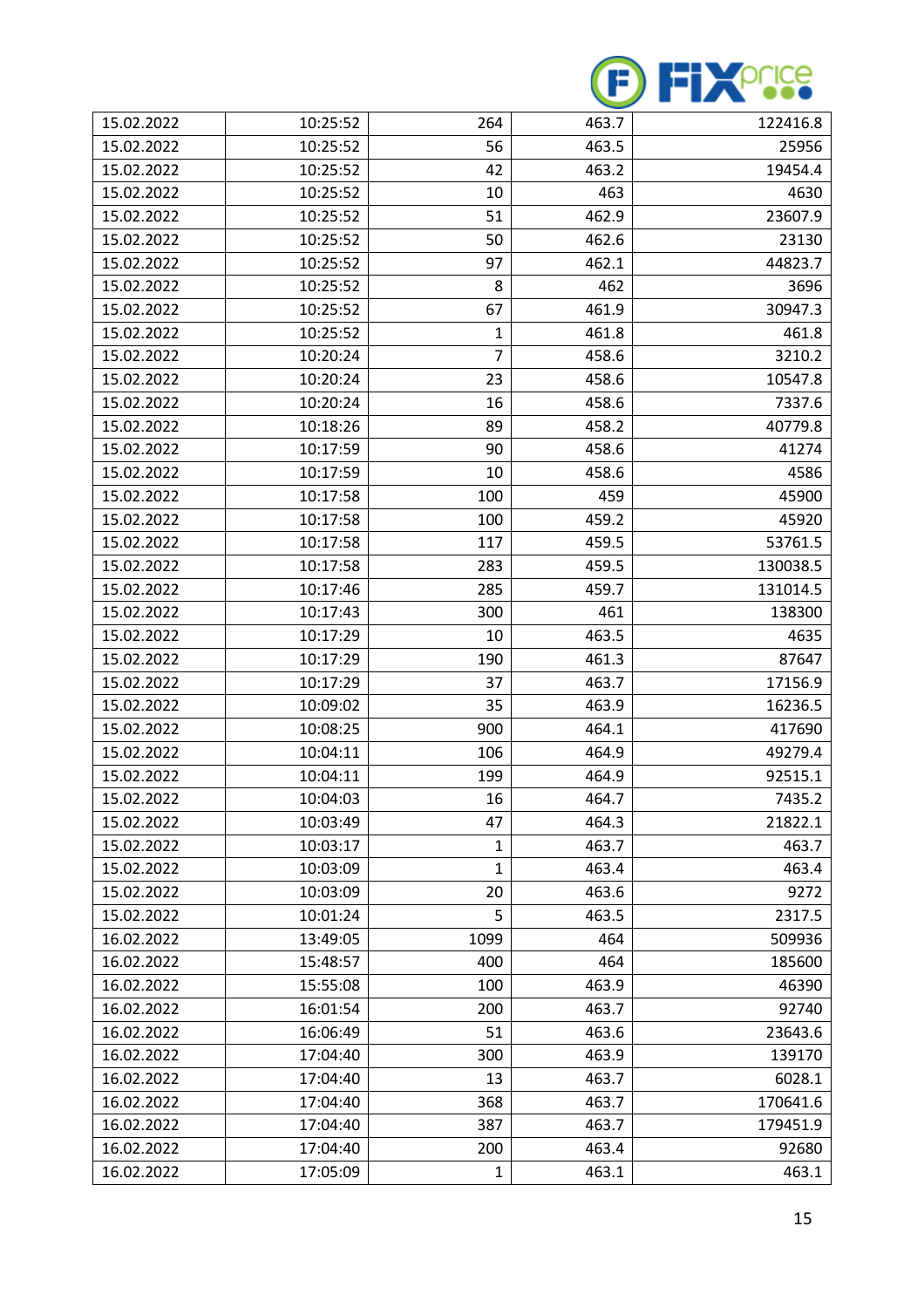

| 16.02.2022 | 17:05:22 | 26             | 463.9 | 12061.4  |
|------------|----------|----------------|-------|----------|
| 16.02.2022 | 17:50:17 | 27             | 463.7 | 12519.9  |
| 16.02.2022 | 17:51:14 | 232            | 463.8 | 107601.6 |
| 16.02.2022 | 17:52:37 | 11             | 464   | 5104     |
| 16.02.2022 | 18:25:29 | $\overline{2}$ | 464   | 928      |
| 16.02.2022 | 18:25:29 | 695            | 463.9 | 322410.5 |
| 16.02.2022 | 18:27:00 | 400            | 463.5 | 185400   |
| 16.02.2022 | 18:27:00 | 227            | 463.2 | 105146.4 |
| 16.02.2022 | 18:33:41 | 1              | 463.3 | 463.3    |
| 16.02.2022 | 18:33:41 | 1099           | 463.3 | 509166.7 |
| 16.02.2022 | 18:33:53 | 1100           | 463.4 | 509740   |
| 16.02.2022 | 18:33:54 | 369            | 463   | 170847   |
| 16.02.2022 | 18:33:54 | 600            | 462.8 | 277680   |
| 16.02.2022 | 18:33:54 | 200            | 462.8 | 92560    |
| 16.02.2022 | 18:33:55 | 200            | 462.4 | 92480    |
| 16.02.2022 | 18:33:55 | 485            | 462.3 | 224215.5 |
| 16.02.2022 | 18:35:05 | 61             | 462   | 28182    |
| 16.02.2022 | 18:37:48 | 800            | 463.4 | 370720   |
| 16.02.2022 | 18:37:49 | 100            | 462.8 | 46280    |
| 16.02.2022 | 18:39:25 | 23             | 462.8 | 10644.4  |
| 16.02.2022 | 18:39:25 | 477            | 462.8 | 220755.6 |
| 16.02.2022 | 18:39:25 | 200            | 462.6 | 92520    |
| 17.02.2022 | 10:00:48 | 17             | 459.2 | 7806.4   |
| 17.02.2022 | 10:01:48 | 1000           | 459.1 | 459100   |
| 17.02.2022 | 10:05:06 | 20             | 459.9 | 9198     |
| 17.02.2022 | 11:32:02 | 510            | 461   | 235110   |
| 17.02.2022 | 11:32:02 | 190            | 461   | 87590    |
| 17.02.2022 | 11:32:35 | 473            | 459.9 | 217532.7 |
| 17.02.2022 | 11:32:43 | 198            | 459.6 | 91000.8  |
| 17.02.2022 | 11:32:44 | 78             | 459.3 | 35825.4  |
| 17.02.2022 | 11:33:50 | 1              | 460.9 | 460.9    |
| 17.02.2022 | 11:34:06 | 521            | 460   | 239660   |
| 17.02.2022 | 11:34:06 | 9              | 460   | 4140     |
| 17.02.2022 | 11:34:14 | 294            | 459.3 | 135034.2 |
| 17.02.2022 | 11:34:14 | 506            | 459.3 | 232405.8 |
| 17.02.2022 | 11:34:39 | 300            | 458.2 | 137460   |
| 17.02.2022 | 11:34:41 | 100            | 457.8 | 45780    |
| 17.02.2022 | 11:35:10 | 300            | 457.5 | 137250   |
| 17.02.2022 | 11:35:23 | 110            | 456.2 | 50182    |
| 17.02.2022 | 11:35:51 | 1              | 456.4 | 456.4    |
| 17.02.2022 | 11:36:01 | 67             | 455.6 | 30525.2  |
| 17.02.2022 | 11:37:35 | 248            | 457.2 | 113385.6 |
| 17.02.2022 | 11:39:23 | 71             | 458.1 | 32525.1  |
| 17.02.2022 | 11:40:14 | 20             | 457.9 | 9158     |
| 17.02.2022 | 11:41:47 | 59             | 459.9 | 27134.1  |
| 17.02.2022 | 11:43:35 | 4              | 460.2 | 1840.8   |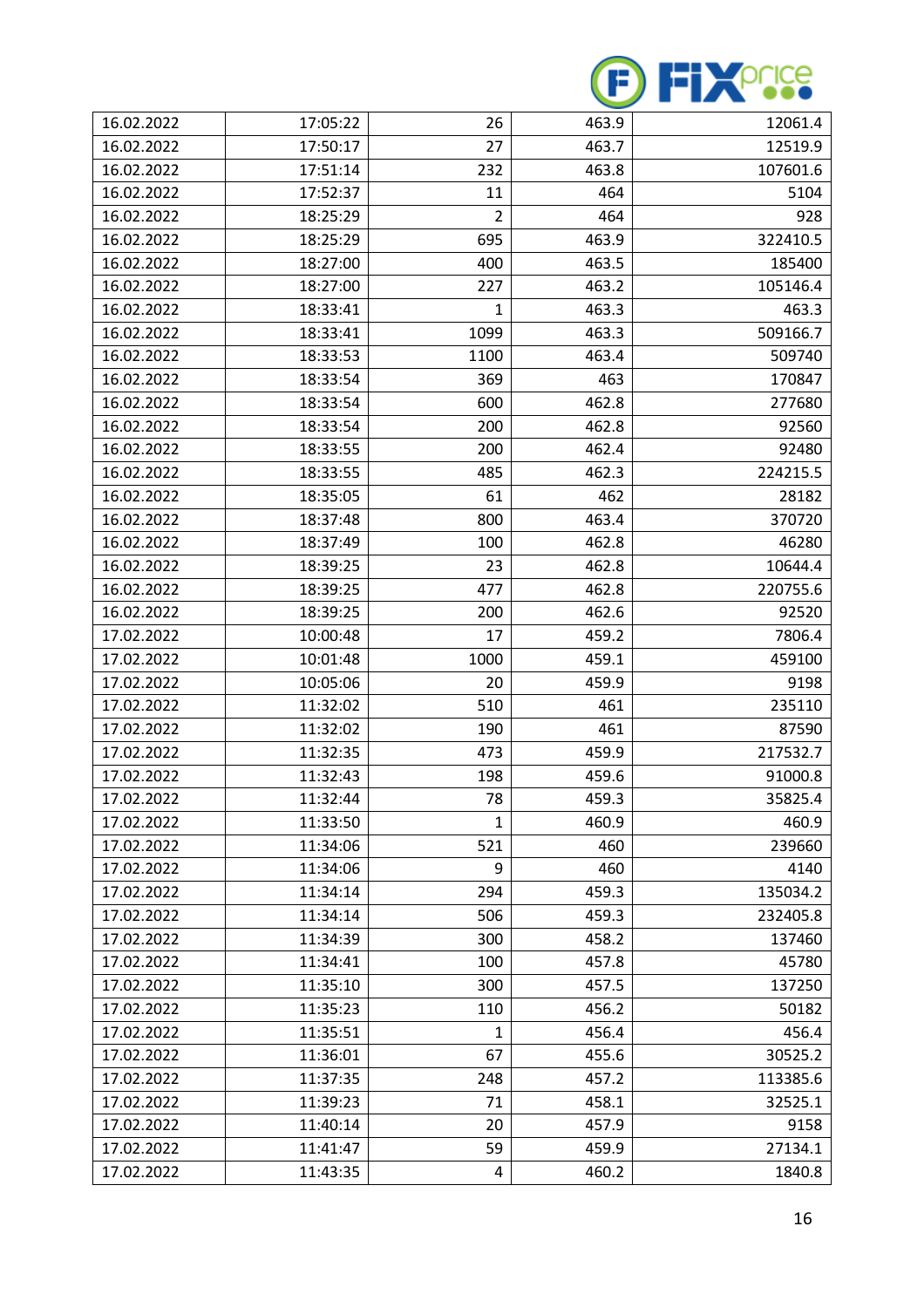

| 17.02.2022 | 11:44:03 | 12             | 459.7 | 5516.4  |
|------------|----------|----------------|-------|---------|
| 17.02.2022 | 11:44:07 | 17             | 459.5 | 7811.5  |
| 17.02.2022 | 11:44:17 | 101            | 459.4 | 46399.4 |
| 17.02.2022 | 11:45:16 | 9              | 461   | 4149    |
| 17.02.2022 | 11:45:26 | 1              | 460   | 460     |
| 17.02.2022 | 11:45:29 | 17             | 459.8 | 7816.6  |
| 17.02.2022 | 11:45:31 | 24             | 459.5 | 11028   |
| 17.02.2022 | 11:45:38 | 29             | 459.5 | 13325.5 |
| 17.02.2022 | 11:45:57 | 1              | 459.5 | 459.5   |
| 17.02.2022 | 11:46:11 | 32             | 459.1 | 14691.2 |
| 17.02.2022 | 11:46:28 | 1              | 459.1 | 459.1   |
| 17.02.2022 | 11:46:28 | 59             | 459   | 27081   |
| 17.02.2022 | 11:46:28 | 17             | 458.7 | 7797.9  |
| 17.02.2022 | 11:46:30 | 8              | 458.1 | 3664.8  |
| 17.02.2022 | 11:46:40 | 1100           | 459.2 | 505120  |
| 17.02.2022 | 11:46:50 | 100            | 459.1 | 45910   |
| 17.02.2022 | 11:46:53 | 14             | 459.2 | 6428.8  |
| 17.02.2022 | 16:10:47 | 35             | 460   | 16100   |
| 17.02.2022 | 16:10:48 | 115            | 459.9 | 52888.5 |
| 17.02.2022 | 16:11:01 | 13             | 460   | 5980    |
| 17.02.2022 | 16:12:33 | $\overline{2}$ | 460   | 920     |
| 17.02.2022 | 16:17:33 | 5              | 459.6 | 2298    |
| 17.02.2022 | 16:17:36 | 20             | 459.7 | 9194    |
| 17.02.2022 | 16:20:35 | 12             | 460   | 5520    |
| 17.02.2022 | 16:21:15 | 9              | 460   | 4140    |
| 17.02.2022 | 16:21:18 | 4              | 460   | 1840    |
| 17.02.2022 | 16:21:51 | 14             | 460   | 6440    |
| 17.02.2022 | 16:22:09 | 4              | 460   | 1840    |
| 17.02.2022 | 16:23:10 | 14             | 460   | 6440    |
| 17.02.2022 | 16:23:13 | 14             | 460   | 6440    |
| 17.02.2022 | 16:23:47 | 14             | 460   | 6440    |
| 17.02.2022 | 16:24:42 | 12             | 460   | 5520    |
| 17.02.2022 | 16:24:57 | 5              | 460   | 2300    |
| 17.02.2022 | 16:24:58 | $\overline{2}$ | 459.8 | 919.6   |
| 17.02.2022 | 16:25:49 | 9              | 460   | 4140    |
| 17.02.2022 | 16:25:52 | 7              | 460   | 3220    |
| 17.02.2022 | 16:27:11 | 5              | 460   | 2300    |
| 17.02.2022 | 16:27:14 | 9              | 460   | 4140    |
| 17.02.2022 | 16:27:17 | $\overline{7}$ | 460   | 3220    |
| 17.02.2022 | 16:27:23 | 9              | 460   | 4140    |
| 17.02.2022 | 16:29:19 | 14             | 460   | 6440    |
| 17.02.2022 | 16:29:22 | 14             | 460   | 6440    |
| 17.02.2022 | 16:29:25 | 13             | 459.8 | 5977.4  |
| 17.02.2022 | 16:29:28 | 12             | 460   | 5520    |
| 17.02.2022 | 16:30:35 | 8              | 460   | 3680    |
| 17.02.2022 | 16:30:54 | 9              | 460   | 4140    |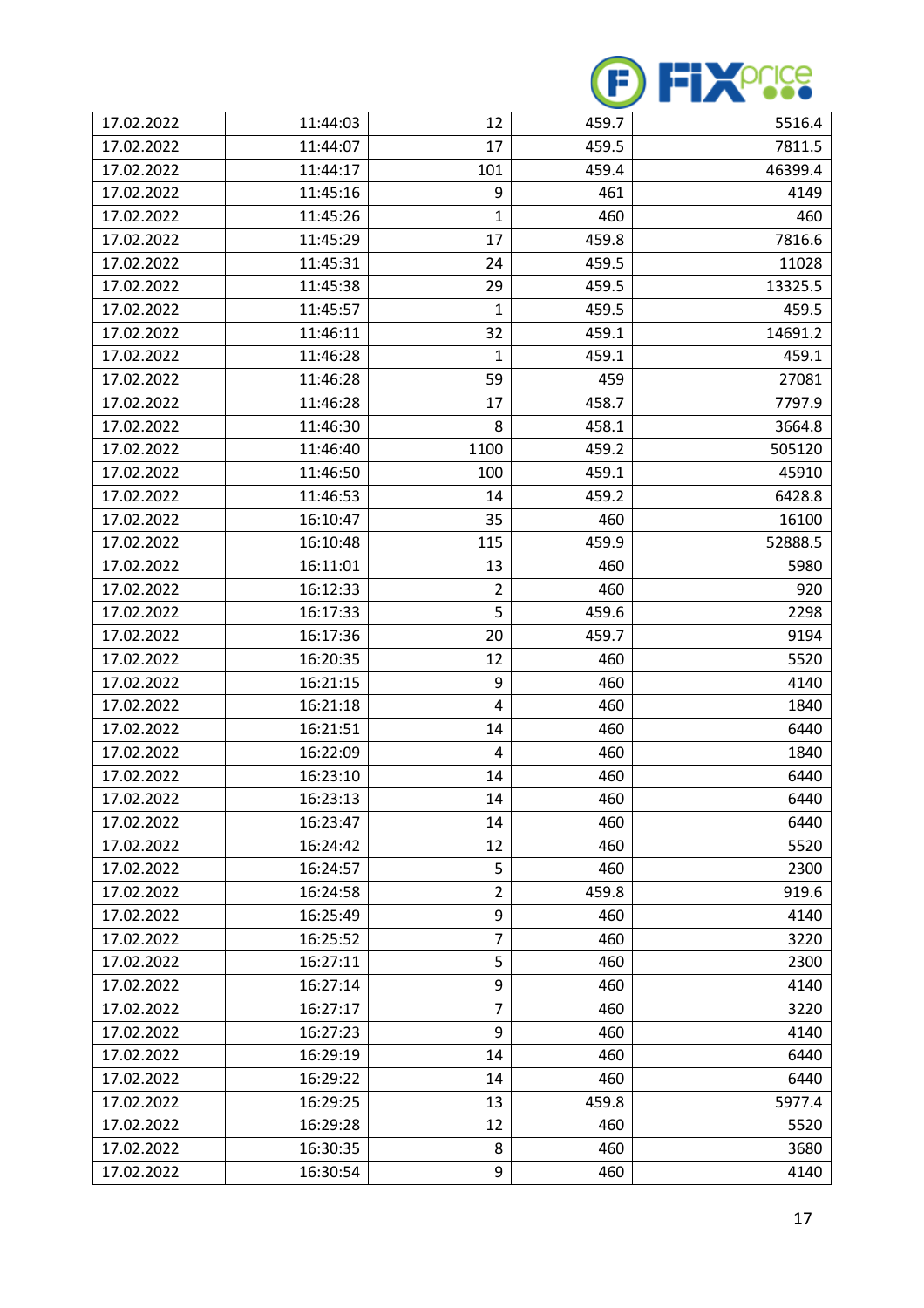

| 17.02.2022 | 16:31:24 | 5              | 460   | 2300     |
|------------|----------|----------------|-------|----------|
| 17.02.2022 | 16:31:46 | 4              | 460   | 1840     |
| 17.02.2022 | 16:31:49 | 4              | 460   | 1840     |
| 17.02.2022 | 16:32:50 | 13             | 460   | 5980     |
| 17.02.2022 | 16:35:18 | $\overline{2}$ | 459.9 | 919.8    |
| 17.02.2022 | 16:37:00 | 14             | 460   | 6440     |
| 17.02.2022 | 16:37:45 | 11             | 460   | 5060     |
| 17.02.2022 | 16:39:17 | 5              | 460   | 2300     |
| 17.02.2022 | 16:39:35 | 14             | 460   | 6440     |
| 17.02.2022 | 16:39:38 | 15             | 460   | 6900     |
| 17.02.2022 | 16:39:41 | 14             | 460   | 6440     |
| 17.02.2022 | 16:39:44 | 14             | 460   | 6440     |
| 17.02.2022 | 16:41:22 | 5              | 460   | 2300     |
| 17.02.2022 | 16:41:56 | 823            | 459.9 | 378497.7 |
| 17.02.2022 | 16:45:00 | 9              | 459.9 | 4139.1   |
| 17.02.2022 | 16:45:02 | 30             | 459.9 | 13797    |
| 17.02.2022 | 16:46:02 | 33             | 459.4 | 15160.2  |
| 17.02.2022 | 16:46:02 | 432            | 459.4 | 198460.8 |
| 17.02.2022 | 16:46:21 | 65             | 459.2 | 29848    |
| 17.02.2022 | 16:46:39 | 200            | 459.7 | 91940    |
| 17.02.2022 | 16:46:41 | 29             | 459.2 | 13316.8  |
| 17.02.2022 | 16:46:44 | 100            | 459   | 45900    |
| 17.02.2022 | 16:47:03 | 100            | 458.9 | 45890    |
| 17.02.2022 | 16:47:51 | 364            | 458.7 | 166966.8 |
| 17.02.2022 | 16:47:52 | 500            | 458.1 | 229050   |
| 17.02.2022 | 16:48:04 | 5              | 458.3 | 2291.5   |
| 17.02.2022 | 16:50:57 | 70             | 459.7 | 32179    |
| 17.02.2022 | 16:58:05 | $\overline{2}$ | 459.6 | 919.2    |
| 17.02.2022 | 17:03:53 | 13             | 460   | 5980     |
| 17.02.2022 | 17:08:20 | 600            | 459.8 | 275880   |
| 17.02.2022 | 17:12:01 | 100            | 459.5 | 45950    |
| 17.02.2022 | 17:14:27 | 100            | 459.5 | 45950    |
| 17.02.2022 | 17:19:18 | 71             | 459.2 | 32603.2  |
| 17.02.2022 | 17:32:06 | 804            | 459.4 | 369357.6 |
| 17.02.2022 | 17:33:27 | 590            | 459.9 | 271341   |
| 17.02.2022 | 17:34:58 | 24             | 460   | 11040    |
| 17.02.2022 | 17:34:58 | 3              | 460   | 1380     |
| 17.02.2022 | 17:35:55 | 200            | 459.8 | 91960    |
| 17.02.2022 | 17:42:02 | 12             | 459.7 | 5516.4   |
| 17.02.2022 | 17:47:01 | 24             | 460   | 11040    |
| 17.02.2022 | 17:47:23 | $\overline{2}$ | 459.8 | 919.6    |
| 17.02.2022 | 17:48:01 | 500            | 459.5 | 229750   |
| 17.02.2022 | 17:48:41 | 93             | 459.1 | 42696.3  |
| 17.02.2022 | 17:57:01 | 100            | 459.8 | 45980    |
| 17.02.2022 | 18:00:32 | 35             | 460   | 16100    |
| 17.02.2022 | 18:07:09 | 30             | 459.8 | 13794    |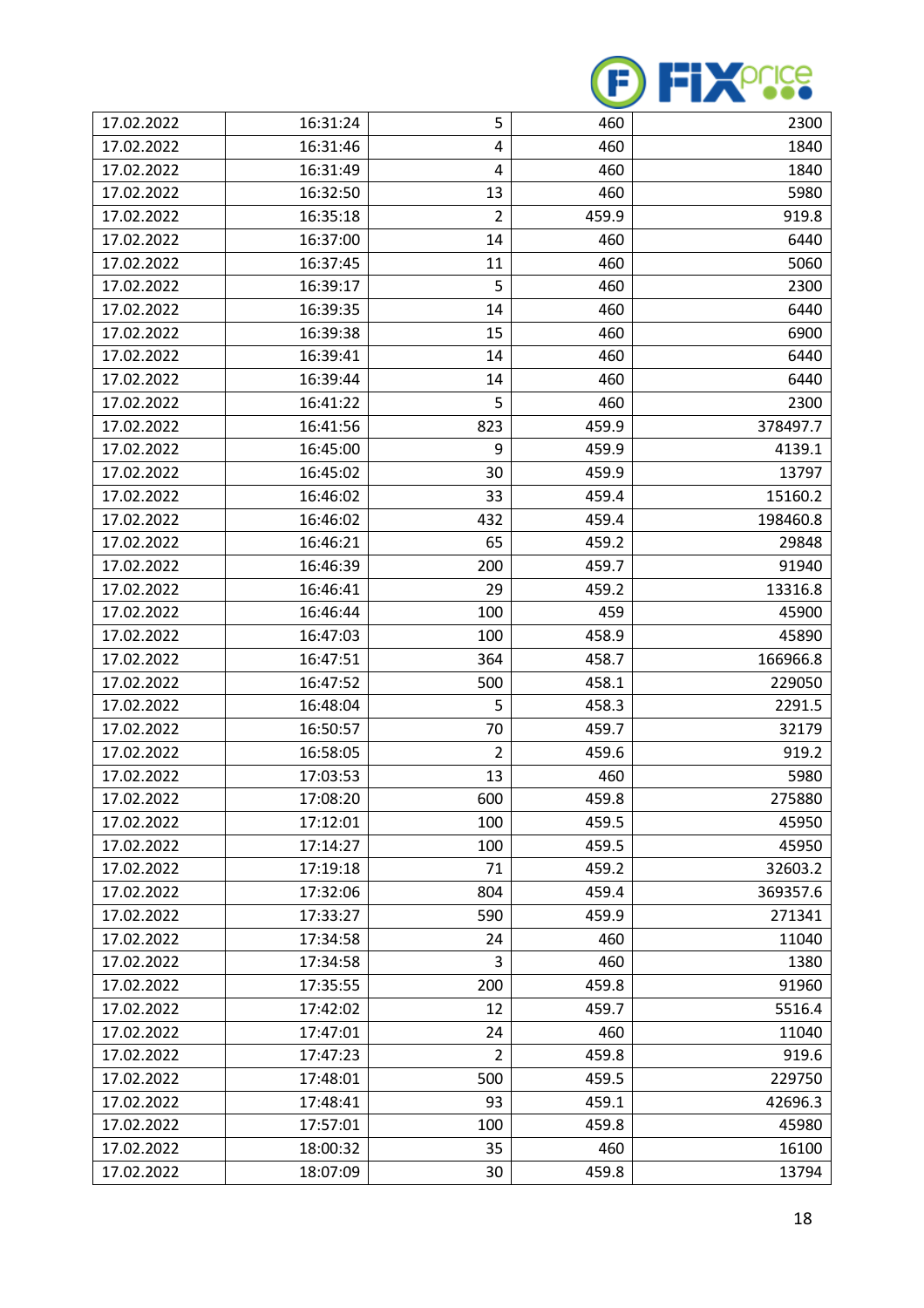

| 17.02.2022 | 18:07:28 | $\overline{2}$ | 459.5 | 919      |
|------------|----------|----------------|-------|----------|
| 17.02.2022 | 18:09:10 | 19             | 459.2 | 8724.8   |
| 17.02.2022 | 18:11:19 | 34             | 459.1 | 15609.4  |
| 17.02.2022 | 18:12:40 | 141            | 458.9 | 64704.9  |
| 17.02.2022 | 18:19:04 | 9              | 459.5 | 4135.5   |
| 17.02.2022 | 18:25:38 | 200            | 459.5 | 91900    |
| 18.02.2022 | 16:57:26 | 1000           | 460   | 460000   |
| 18.02.2022 | 16:57:51 | 43             | 458.7 | 19724.1  |
| 18.02.2022 | 16:58:08 | 118            | 458.4 | 54091.2  |
| 18.02.2022 | 16:58:08 | 649            | 458.4 | 297501.6 |
| 18.02.2022 | 16:59:26 | 100            | 459   | 45900    |
| 18.02.2022 | 17:05:34 | 113            | 457.5 | 51697.5  |
| 18.02.2022 | 17:08:46 | 700            | 456.7 | 319690   |
| 18.02.2022 | 17:11:38 | 100            | 456.5 | 45650    |
| 18.02.2022 | 17:11:55 | 103            | 455.4 | 46906.2  |
| 18.02.2022 | 17:12:11 | 200            | 455   | 91000    |
| 18.02.2022 | 17:12:12 | 36             | 453.9 | 16340.4  |
| 18.02.2022 | 17:12:12 | 17             | 453.4 | 7707.8   |
| 18.02.2022 | 17:13:38 | 98             | 453.9 | 44482.2  |
| 18.02.2022 | 17:14:19 | 69             | 453.7 | 31305.3  |
| 18.02.2022 | 17:15:22 | 39             | 453.2 | 17674.8  |
| 18.02.2022 | 17:15:38 | 11             | 453.9 | 4992.9   |
| 18.02.2022 | 17:16:05 | 4              | 453.8 | 1815.2   |
| 18.02.2022 | 17:18:26 | 400            | 454.2 | 181680   |
| 18.02.2022 | 17:20:06 | 100            | 453   | 45300    |
| 18.02.2022 | 17:21:27 | 3              | 451.9 | 1355.7   |
| 18.02.2022 | 17:23:11 | 3              | 452.2 | 1356.6   |
| 18.02.2022 | 17:23:12 | 74             | 453.6 | 33566.4  |
| 18.02.2022 | 17:23:40 | 300            | 454.5 | 136350   |
| 18.02.2022 | 17:23:40 | 200            | 454.5 | 90900    |
| 18.02.2022 | 17:27:07 | 734            | 454.6 | 333676.4 |
| 18.02.2022 | 17:28:32 | 153            | 454.4 | 69523.2  |
| 18.02.2022 | 17:29:43 | 13             | 454.8 | 5912.4   |
| 18.02.2022 | 17:32:18 | 3500           | 455   | 1592500  |
| 18.02.2022 | 17:33:13 | 927            | 454.8 | 421599.6 |
| 18.02.2022 | 17:33:13 | 73             | 454.8 | 33200.4  |
| 18.02.2022 | 17:36:25 | 100            | 454   | 45400    |
| 18.02.2022 | 17:38:57 | 100            | 453.5 | 45350    |
| 18.02.2022 | 17:40:55 | 300            | 452.7 | 135810   |
| 18.02.2022 | 17:41:48 | 22             | 452.7 | 9959.4   |
| 18.02.2022 | 17:41:48 | 78             | 452.7 | 35310.6  |
| 18.02.2022 | 17:44:11 | 17             | 452   | 7684     |
| 18.02.2022 | 17:44:30 | 58             | 451.6 | 26192.8  |
| 18.02.2022 | 17:45:26 | 100            | 451.1 | 45110    |
| 18.02.2022 | 17:46:05 | 11             | 448.7 | 4935.7   |
| 18.02.2022 | 17:46:20 | 8              | 449.9 | 3599.2   |